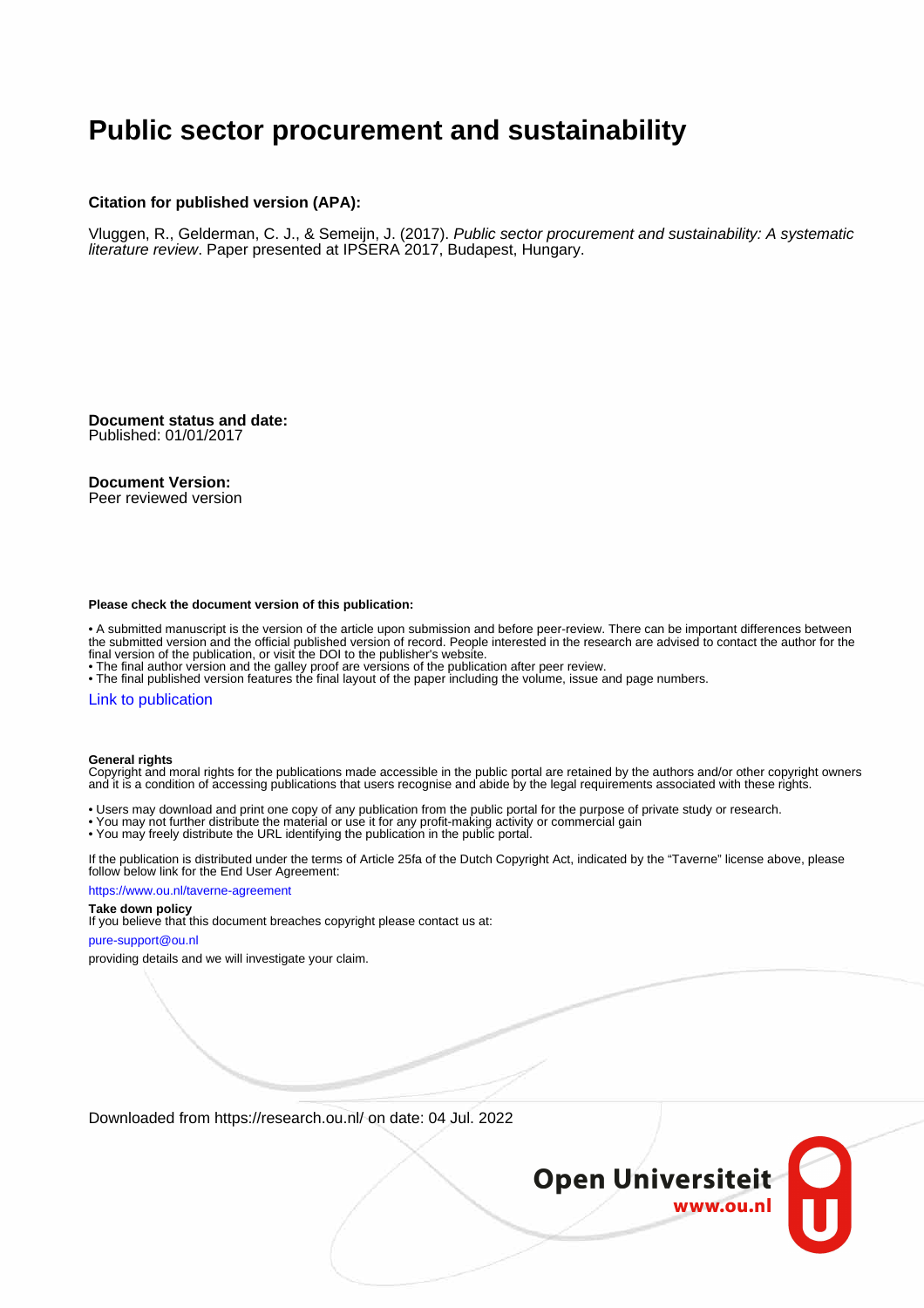# **Public sector procurement and sustainability: a systematic literature review**

**Rob Vluggen1 , Cees J. Gelderman 2,3, Janjaap Semeijn 4**

#### **Abstract**

Sustainability has gained an increasing amount of attention in the past ten years. The purpose of this paper is to examine extant literature on public procurement and sustainability. We performed a systematic literature review in a ten-year timeframe (2006-2016) culminating in 49 articles published in 26 journals. We focussed on strategy and procedures, objectives and criteria, drivers and barriers, and standards for reporting on sustainability. Based on our findings, we propose several directions for future exploration. The observed paucity of articles on the public health care sector is a promising avenue for future research.

**Key words:** public procurement, sustainability, systematic literature review

Submission category: competitive paper (IPSERA 2017)

<sup>1</sup> Procurement Manager Koraal Groep, e-mail: robvluggen@gmail.com.

<sup>2</sup> Open University of the Netherlands, Faculty of Management, Science and Technology, PO Box 2960, 6401 DL Heerlen, The Netherlands, telephone +31455762590, e-mail kees.gelderman@ou.nl.

<sup>3</sup> Corresponding author e-mail: kees.gelderman@ou.nl.

<sup>4</sup> Open University of the Netherlands, Faculty of Management, Science and Technology, PO Box 2960, 6401 DL Heerlen, The Netherlands, telephone +31455762588, e-mail: janjaap.semeijn@ou.nl.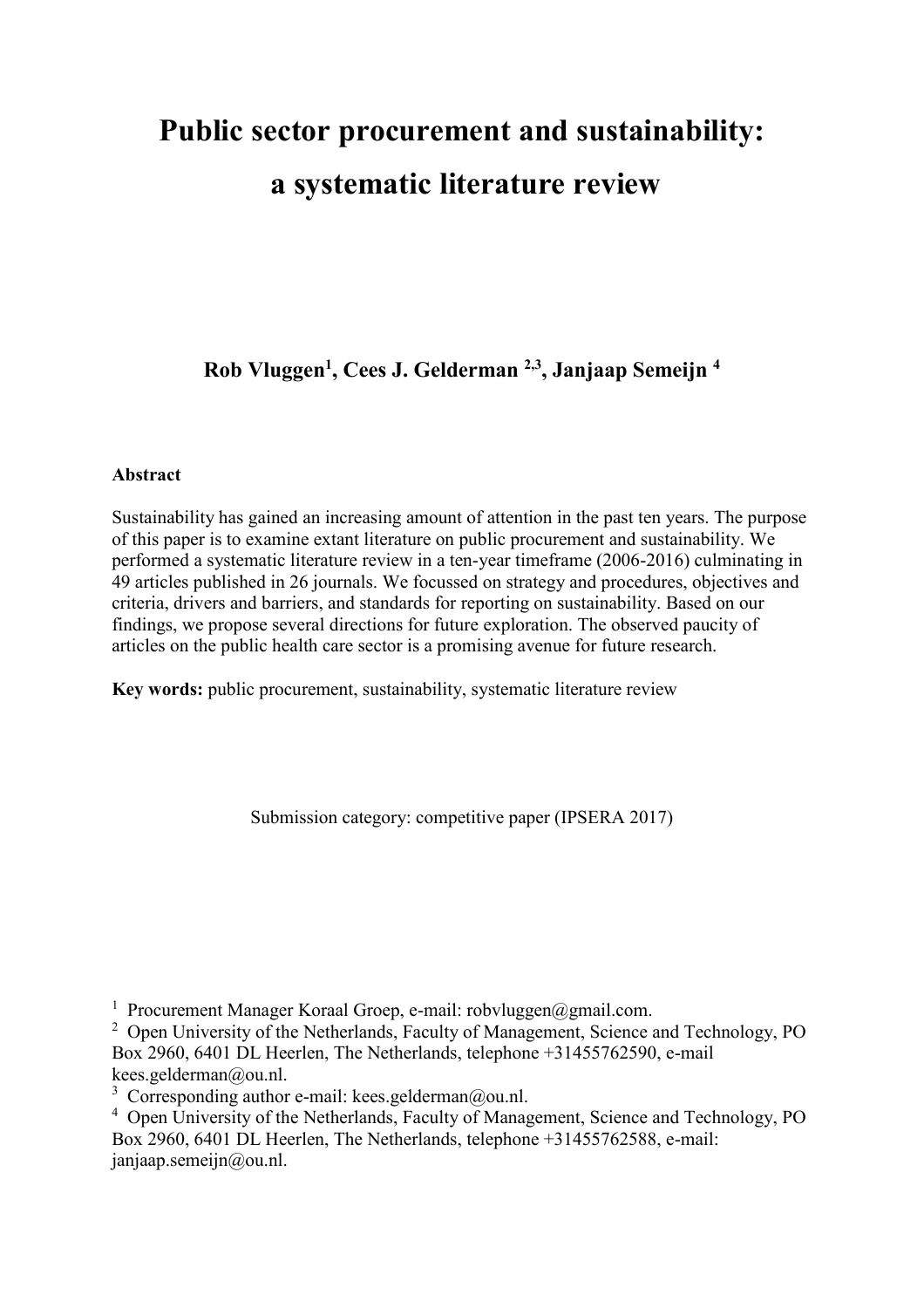## **1 Introduction**

Over the past ten years sustainable development has found its way onto many boardroom agendas, triggered by stakeholder pressure (Easley and Lenox, 2006), regulation (Zhu and Sarkis, 2007) and competition (Nikolaeva and Bicho, 2011). One of the most challenging aspects organizations face in developing sustainability is that the boundary of responsibility typically extends beyond the reach of a corporation's ownership and direct control. Public sector institutions are ever more concerned with sustainability development but all efforts can be brought to naught by contracting suppliers with poor sustainability performance (Oruezabala and Rico, 2012).

Public-sector executives are ever more concerned with sustainability development because they need to respond to societal pressures. Public authorities are in a leading position for the introduction, promotion and development of sustainable initiatives (Chiarini and Vagnoni, 2016; Walker and Brammer, 2009) since they are responsible for the wellbeing of their inhabitants. Public authorities are able to initiate laws and policies, develop initiatives with a singular focus on sustainable outcomes and are in a position to compel initiatives in all industries. The potential of public procurement in delivering sustainable outcomes through creating and stimulating initiatives is prominent (Bratt *et al.,* 2013). The public procurement function is able to contribute to more knowledge sharing (Thai, 2001) and comprehension in its own organization (Gelderman *et al.,* 2015) and can stimulate external sustainable development through contracting (Oruezabale and Rico, 2012). Public procurement can have a substantial impact on sustainability development in markets and society.

Sustainable development in public sector procurement contexts is under-represented in the extant literature, despite the considerable economic, financial and social consequences inherent in public procurement. The public sector can influence sustainable procurement both by designing suitable policies and by driving sustainable initiatives through the significant share of public purchases on GDP. There is very little research available that explores the context of sustainability development in public sector procurement. We argue the majority of studies are focussed on federal departments and municipalities. Which means, other public sector areas, with a substantial part of GDP as for instance healthcare, lag behind. A structured literature review will give more insight into the body of knowledge in public sector sustainability development. Specifically, h*ow is the subject of sustainability development addressed in the academic research on public sector procurement?*

For academics, we will summarise what is known and suggest some lines for further research. For professionals, we will provide some managerial guidelines regarding the impact of sustainability development and how it can be implemented.

## **2 Methodology**

This research consists of a systematic literature review about public sector procurement and sustainability development. As defined by Tranfield *et al.* (2003), this research is carried out in the following stages: planning the review; conducting the review and reporting and dissemination. The research aims at a well recorded and thus replicable process to help achieve comprehensive coverage, relevance to practice and the removal of researcher bias. A research protocol is defined, search strings established, selection criteria defined and then selected papers assessed and outputs synthesised. In the first stage, a literature overview on the main related themes is conducted, such as public procurement, public sustainability, corporate sustainability and corporate responsibility. This first step is shaped in a non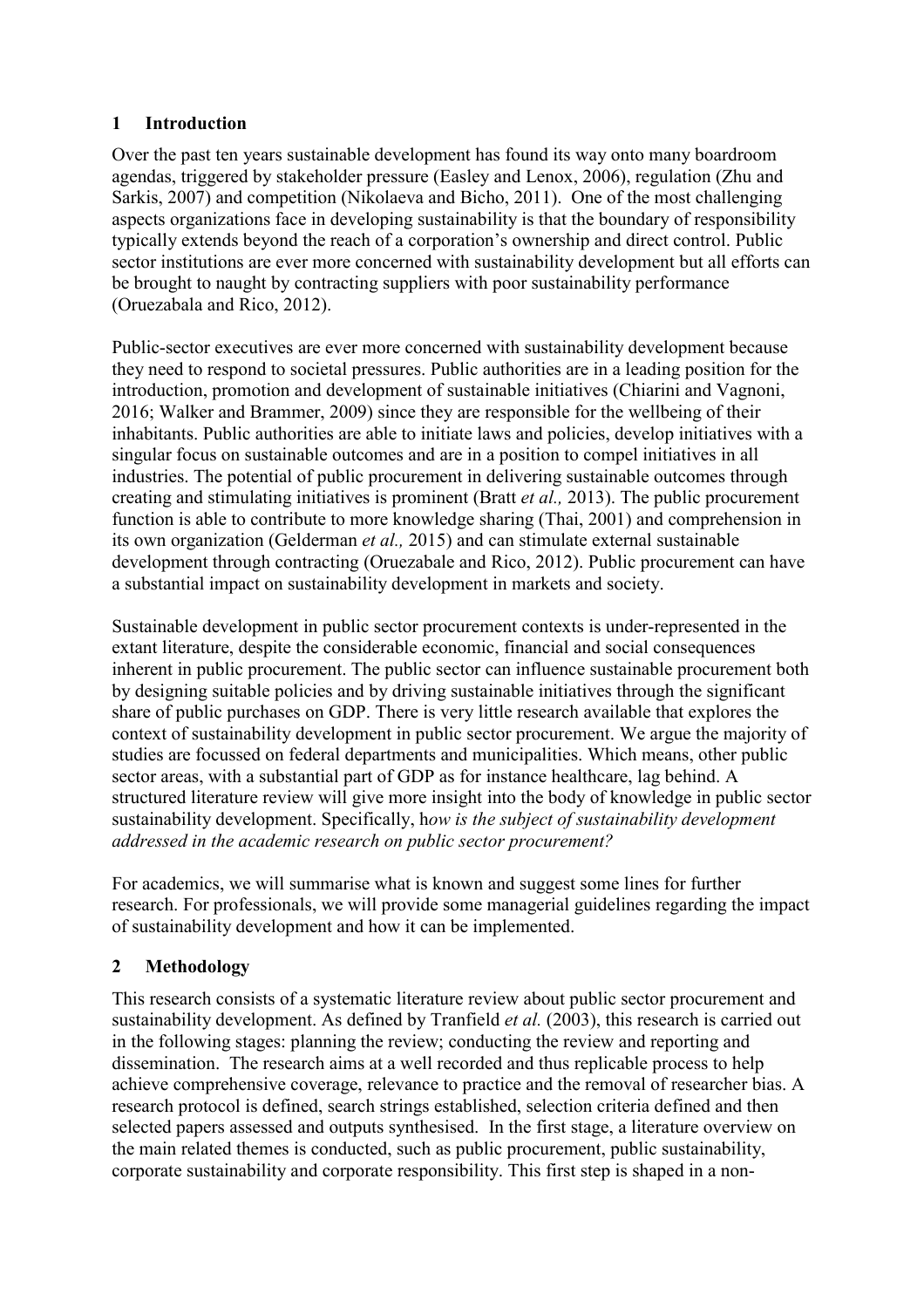structured way to build an initial perception of the research field, to test combinations of keywords and filters. An important result of this stage is the preliminary version of the research question. Another result is the definition of criteria for the filters used for the paper sample.

The second stage pointed out by Tranfield *et al.* (2003) represents the review itself. This stage starts with the data collection. A sample of articles on public procurement sustainability development was obtained by querying data bases in July 2016. The databases chosen give access to a comprehensive amount of papers: Academic Search Elite (EBSCO), ACM Digital Library, Business Source Premier (EBSCO), Cambridge Journals, EBSCO Host, E-Journals (EBSCO), Emerald (management plus), ERIC (EBSCO), Google Scholar, IEEE Digital Library, Oxford Journals, SAGE Journals, ScienceDirect (Elsevier), SpringerLink, Taylor & Francis Online, Web of Science, Wiley Online Library, WorldCat. In order to broadly generate the potential list of studies that might be related to our research question, we used the following keywords: public sector, public procurement (procur\*), and sustainable (sustainab\*). The (\*) sign was used at the end of some keywords to expand the range of possible studies, since researchers use different keywords for the same concept, e.g. "procurement" versus "procuring" or "sustainable" versus "sustainability". The keywords were searched in all possible combinations in the title and whole text. In this study, we only considered peer-reviewed articles. The defined procedure restricted the search for papers in a ten-year timeframe (2006-2016) and only papers in the English language were selected. Excluded were papers with a pure technical focus like; carbon footprint, carbon dioxide emissions, etc. The selection criteria and keywords are displayed in table 1.

| Selection criteria for papers | <b>Keywords</b>    |
|-------------------------------|--------------------|
| Peer-reviewed                 | Public Sector      |
| English                       | Public procurement |
| Time frame 2006 - 2016        | Sustainability     |
| Non-technical focus           |                    |

Table 1: Selection criteria for papers and keywords

The first step generated a total of 1955 articles All articles were submitted to a preliminary screening. Duplicated articles were eliminated as well as articles without managerial focus. After this execution 610 articles remained. Then we performed an abstract analysis, where we focussed on the simultaneous presence of public sector perspective and sustainability focus. This left us with 109 articles. Finally, we selected 49 articles after performing a full-paper analysis, examining if the papers contributed to the proposed research question. A schematic view of the screening methodology is displayed in Figure 1.



Figure 1: Screening methodology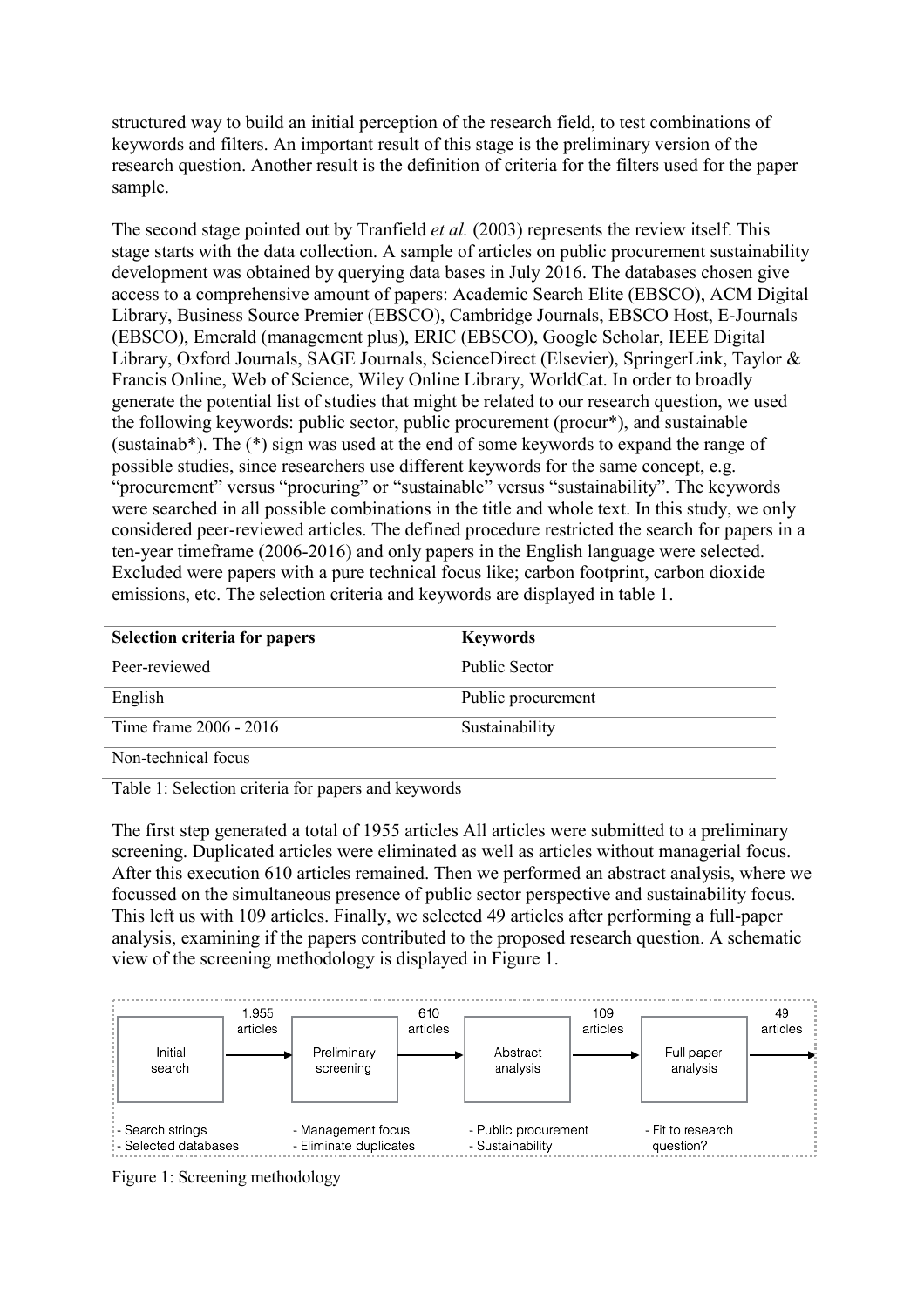## **3 Paper analysis**

This section is dedicated to describing the data obtained in the selected papers. The review includes 49 papers covering the field of sustainability development in public procurement. Although sustainability is a global topic, the main research focus is located in the Europe region, 71,4%. Only a small amount (12,3%) of the studies is focussed on data collection in multiple continents. Eight papers are found with a research aria other than Europe or multiple continents and represent 16,3% of the studies, see table 2.

| <b>Multiple</b> | Australia<br><b>Europe</b><br>Asia |  |  | North-  |  |
|-----------------|------------------------------------|--|--|---------|--|
| continents      |                                    |  |  | America |  |
|                 | 99                                 |  |  | ∽       |  |

Table 2: Region of study

Sustainability development within the public sector should cover the three pillars of the triple bottom line. Quite a few papers focussed only on the environmental issue (21 out of 49) and only a few papers are focussed solely on the social perspective (3 out of 49). There is a great number of studies that actually take both perspectives into account (25 out of 49). Usually these studies combine the perspectives within the concept of sustainability. Within this sustainable perspective category studies are focussed on the internal and external effect of public sustainable procurement and drivers and barriers on the development of sustainability.



Figure 2: Publications in a year

\*Note: 2016 data are based on publication until July 2016 and extrapolated

Figure 2 shows the annual evolution of publications over the last ten years (padded line) and the dotted line is the trend line for publication over the years. The trend line shows an increasing pattern in publications. The number of publications for 2016 is based on publications until July 2016 and extrapolated for the whole year. There is no logical pattern to discover in the amount publications over time. In the years 2007 – 2009 publications gradually increase. In 2010 and 2011 there are only a few publications. In 2012 publications are back on the 2009 level. In 2013 and 2014 again there is a downturn in publications. 2015 shows a significant increase and 2016 shows a promising amount of publications until July to at least equal 2015. The fifteen articles published in the first five years represent 30,6% of the articles in the whole period of ten years. The last five years the number of articles is increasing (69,4), specific the last two years represent a significant increase with a total amount of 19 articles (38,8%) so far.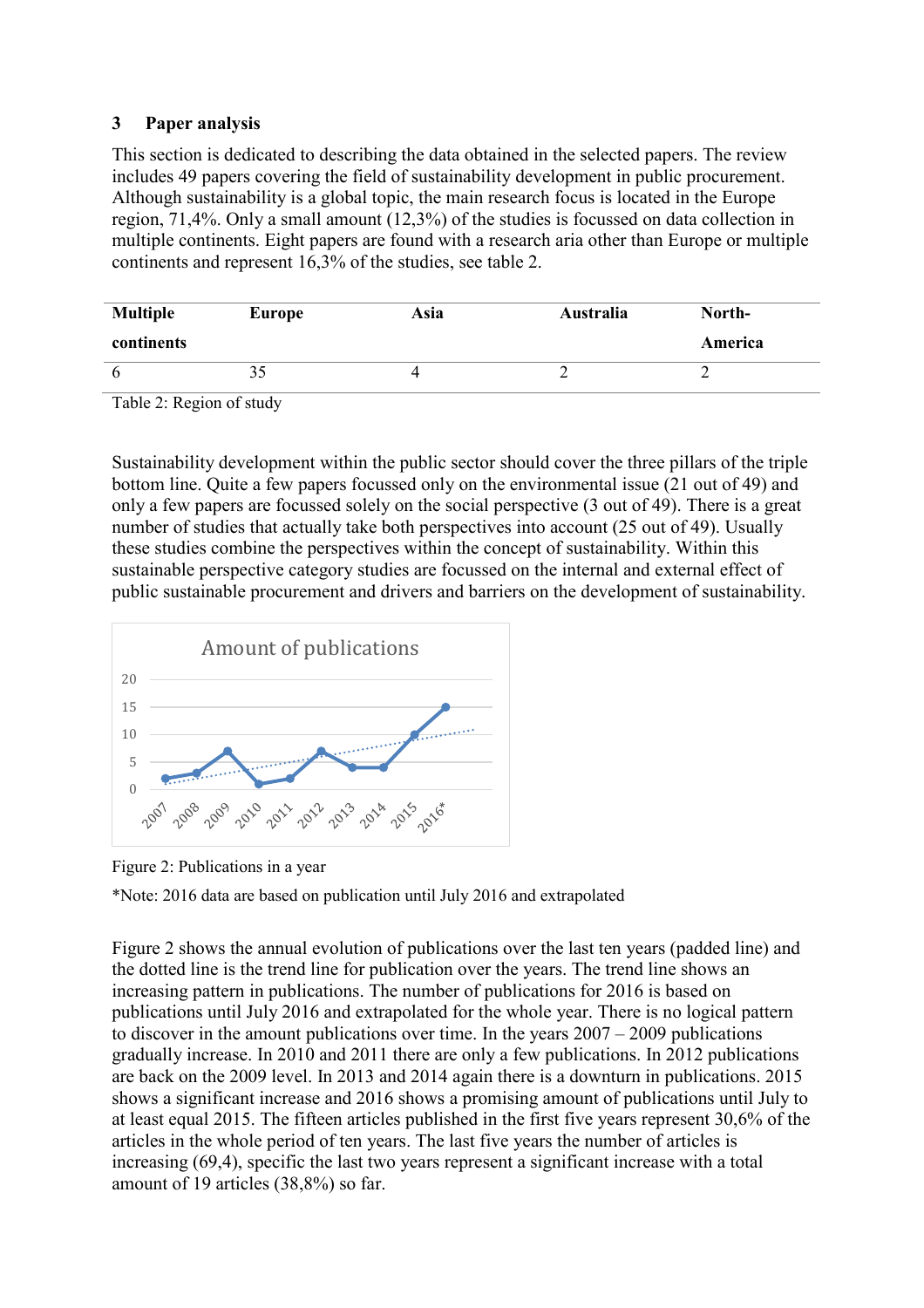Table 3 shows all journals that publish on public sector sustainable procurement development within our sample. A total of 26 different journals are part of the sample in this study. The Journal of Cleaner Production with eleven publications (22,4%), published the most articles on the subject. Other journals active in publishing on the subject are the Journal of Purchasing & Supply Management: five publications (10,2%) and Public Money & Management: four publications (8,16%). The Journal of Environmental Management and Supply Chain Management: An International Journal both with three publications represent 6,12% each. There are two journals with two publications, the International Journal of Operations & Production Management and the Journal of Environmental Planning and Management and represent 4,08% each of all publications. The majority of journals, a total of nineteen, only published one article on public sustainable procurement over the last ten years.

| <b>Journal</b>                               | # of           | <b>Journal</b>                  | # of   |
|----------------------------------------------|----------------|---------------------------------|--------|
|                                              | papers         |                                 | papers |
| Architectural Engineering and Design         |                | Journal of Planning and         | 2      |
| Management                                   |                | Management                      |        |
| <b>Australasian Journal of Environmental</b> |                | Journal of Public Procurement   |        |
| Management                                   |                |                                 |        |
| Business Strategy and the Environment        | 1              | Journal of integrative          |        |
|                                              |                | <b>Environmental Sciences</b>   |        |
| <b>Ecological Economics</b>                  | 1              | Journal of Purchasing & Supply  | 5      |
|                                              |                | Management                      |        |
| <b>Ecological Indicators</b>                 | 1              | Landscape and Urban Planning    | 1      |
| <b>Industrial Marketing Management</b>       | 1              | Leadership in Health Services   |        |
| Innovation: The European Journal of          |                | Public Administration and       |        |
| Social Science                               |                | Development                     |        |
| International Journal of Operations &        | $\overline{2}$ | <b>Public Management Review</b> |        |
| <b>Production Management</b>                 |                |                                 |        |
| <b>International Journal of Production</b>   | 1              | Public Money & Management       | 4      |
| Economics                                    |                |                                 |        |
| International Journal of Public Sector       | 1              | Resources, Conservation and     | 1      |
| Management                                   |                | Recycling                       |        |
| International Journal of Sustainable         | 1              | Renewable and Sustainable       |        |
| Development & World Ecology                  |                | <b>Energy Reviews</b>           |        |
| Journal of Cleaner Production                | 11             | Social Enterprise Journal       | 1      |
| Journal of Environmental Management          | 3              | Supply Chain Management: An     | 3      |
|                                              |                | <b>International Journal</b>    |        |

Table 3: Number of papers per journal

All papers included in our review are presented in table 4a, 4b and 4c. Table 4a presents ten papers with a theoretical approach and their main findings. In this context, theoretical approach means these studies have no empirical base. These papers investigate public sector sustainability development in a theoretical or desk analysis manner, but this does not mean they are based on existing theories. Analysing these papers does provide a view on the status of sustainability development in public organizations. The research addresses public institutions do have sustainable programs and successful initiatives. However, it remains unclear how these programs are operationalized and what their impact is.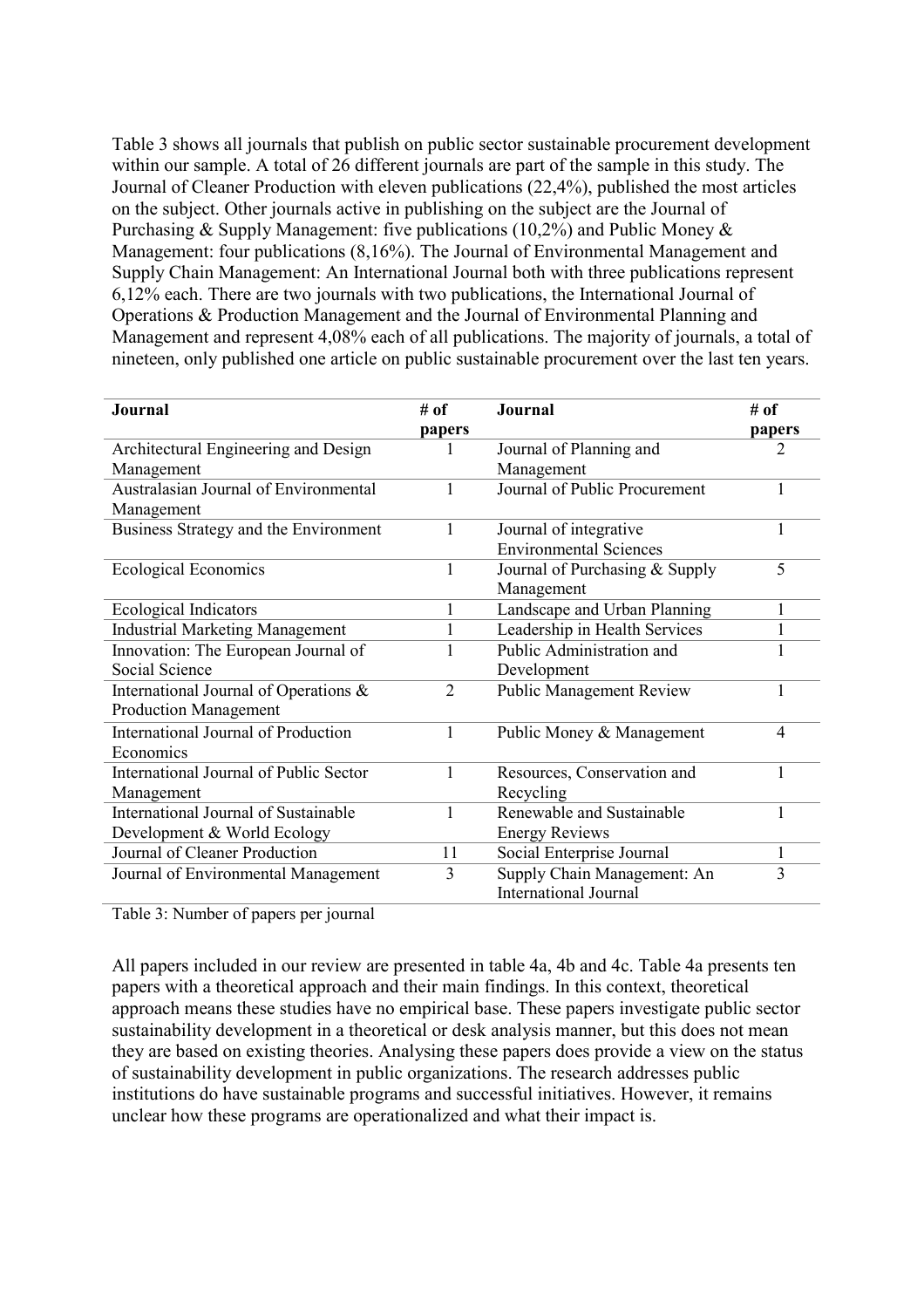| <b>Study</b>       | <b>Main findings</b>                                                      | <b>Theoretical</b><br>base |
|--------------------|---------------------------------------------------------------------------|----------------------------|
| Glemarec &         | A new sustainable development paradigm will require a substantial         | Theoretical                |
| Puppim de          | transformation of the present economic development model. Public          | study                      |
| Olivera            | administrations need to translate government policies into action at      |                            |
| 2012               | different levels, negotiate conflicts and build trust among stakeholders. |                            |
| Grob &             | Sustainable procurement adoption can be explained through the             | Theoretical                |
| <b>Benn 2014</b>   | influence of regulation public procurement policies and programs, and     | study                      |
|                    | supplier assessment programs.                                             |                            |
| Igarashi et        | Purchasers use four approaches for simplifying the green supplier         | Theoretical                |
| al. 2015           | selection problem: ignore, incorporate, insist and integrate. Purchasers  | study                      |
|                    | avoid a direct trade-off between green performance and other criteria.    |                            |
| Leger et al.       | The emergence of green public procurement in France has an impact         | Theoretical                |
| 2013               | on the demand for new types of competencies and disciplinary              | study                      |
|                    | collaborations but not on the results after the selection process.        |                            |
| <b>Mansi 2014</b>  | Product responsibility reporting is minimal and organizations hide        | Theoretical                |
|                    | information and are not prioritizing diversity related discretionary      | study                      |
|                    | measures. Environmental weakness and hazards are underexposed.            |                            |
| <b>McMurray</b>    | The private sector registers significantly higher levels of sustainable   | Theoretical                |
| et al. 2014        | procurement practices than their public counterparts. Lack of             | study                      |
|                    | awareness posed the most significant barrier regardless the sector.       |                            |
| Melissen &         | Focus on minimum requirements and strict distinction between              | Theoretical                |
| <b>Reinders</b>    | environmental and social criteria. Absence of long-term ambitions and     | study                      |
| 2012               | a systems perspective.                                                    |                            |
| Nijaki &           | Sustainable development can be achieved by melding together               | Theoretical                |
| <b>Worrel 2012</b> | procurement programs instead of single focus. Economic and                | study                      |
|                    | environmental goals are accessed through sustainable procurement.         |                            |
| Salvia et al.      | Local governments can play a key role in moving towards a more            | Theoretical                |
| 2015               | resource efficient society by setting a smarter long-term vision,         | study                      |
|                    | effectively moving towards it, bottom up and systems-based.               |                            |
| Walker,            | The public sector needs to support government policy, demonstrate         | Theoretical                |
| 2015               | transparency, accountability and competition. PP research can have        | study                      |
|                    | significant impact on individuals, organizations and nations.             |                            |

Table 4a: Papers with a theoretical perspective

Most research has a case study design. Table 4b shows these case studies which are used to explore the concept of sustainability development within public sector authorities. The case study is most often chosen as a design (20) to get familiar with underlying concepts of sustainability development. Researchers are looking for factors that influence the development in a positive or negative manner and actors that play a part in the process in a more or less compelling manner.

| <b>Study</b>                  | <b>Main findings</b>                                                                                                                                                              | <b>Theoretical</b><br>base |
|-------------------------------|-----------------------------------------------------------------------------------------------------------------------------------------------------------------------------------|----------------------------|
| Bala et al.<br>2008           | Diverse set of factors influencing a successful implementation of<br>greening programs and needed instruments for monitoring.                                                     | Case study                 |
| Bratt <i>et al.</i><br>2013   | Criteria development process is transparent, well-documented and has<br>participation by group members. Barriers are: limited impact<br>perspective and lack of clear objectives. | Case study                 |
| Chiarini &<br>Vagnoni<br>2016 | A limited implementation of standards such as Green Public<br>Procurement criteria, Eco-Management and Audit Scheme and ISO<br>14001.                                             | Case study                 |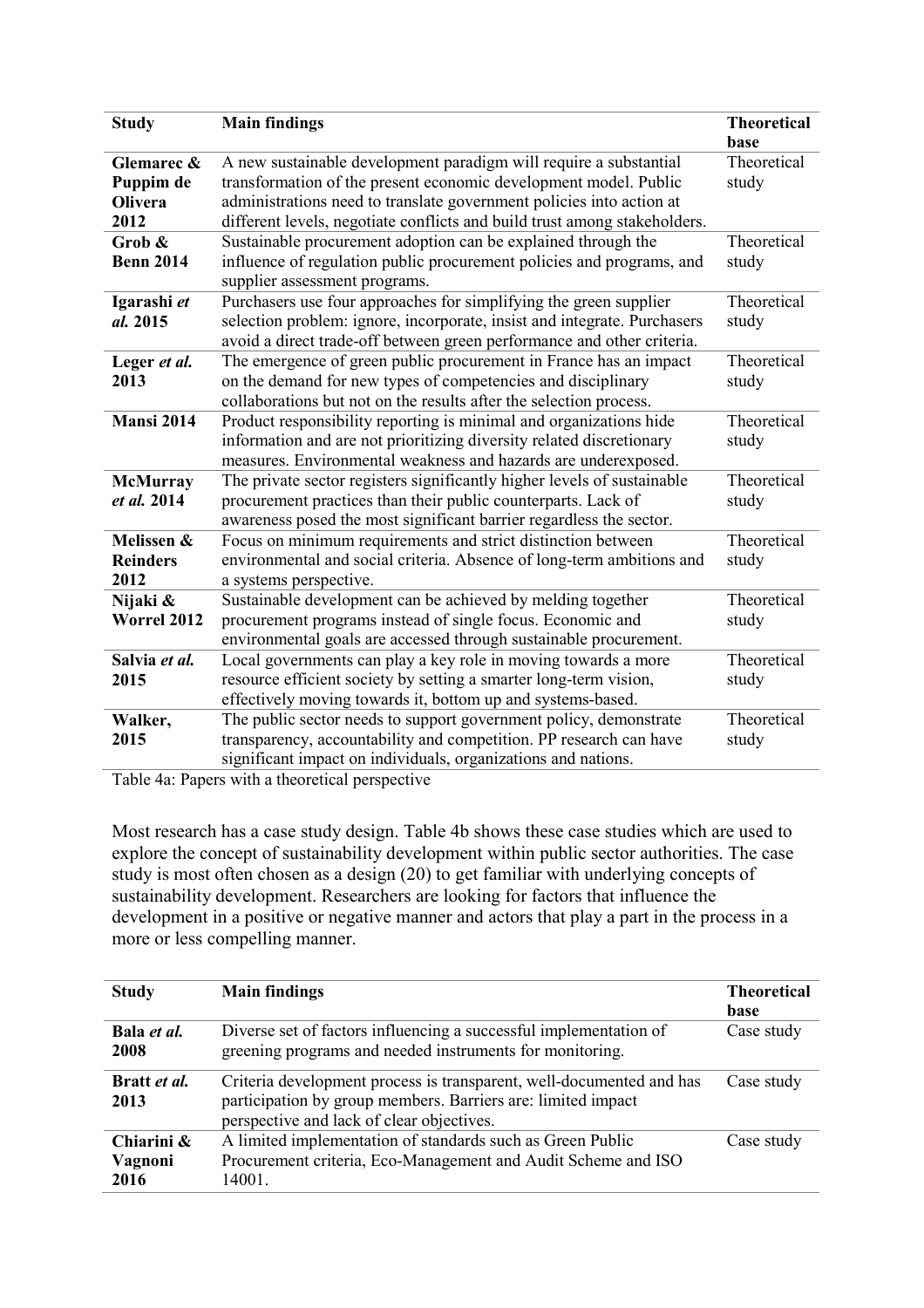| <b>Domingues</b>        | Few criteria of a conceptual framework are accomplished. New                                                                              | Case study |
|-------------------------|-------------------------------------------------------------------------------------------------------------------------------------------|------------|
| et al. 2015             | practices and public policies need to be adopted through the                                                                              |            |
|                         | application of assessment systems.                                                                                                        |            |
| Gelderman               | Party-political councillors, department heads and procurement                                                                             | Case study |
| et al. 2015             | professionals disagree on focus of stakeholders and budget spend.                                                                         |            |
|                         | Sustainability initiatives appear input-based rather than result-based.                                                                   |            |
| Gelderman               | Top management assigns strategic importance to sustainable                                                                                | Case study |
| et al. 2016             | initiatives, while budget owners have the final say in the                                                                                |            |
|                         | implementation. Procurement professionals have little influence.                                                                          |            |
| Grandia                 | Change agents play an important role in sustainable procurement                                                                           | Case study |
| 2015                    | projects and help project teams progress towards sustainable                                                                              |            |
|                         | procurement.                                                                                                                              |            |
| Lundberg et             | Measurement on sustainability in the public sector is largely lacking.                                                                    | Case study |
| al. 2009                |                                                                                                                                           |            |
| <b>Muñoz 2009</b>       | Public sector procurement requires high standards from the social                                                                         | Case study |
|                         | enterprise sector. These standards raise barriers and challenges for                                                                      |            |
|                         | social enterprises that wish to sell to the public sector.                                                                                |            |
| Oruezabala              | Sustainability is growing more strategic in hospital management which                                                                     | Case study |
| & Rico 2012             | challenges the purchasing function. Purchasers need to rely on                                                                            |            |
|                         | trustworthy and benevolent providers to support sustainable objectives.                                                                   |            |
| Preuss 2009             | Important supporting factors for sustainable SCM are; transparency,                                                                       | Case study |
|                         | strategy, culture and risk management. Sustainability development                                                                         |            |
|                         | pushes local government along the road from purchasing tot SCM.                                                                           |            |
| Ramos et al.            | Development of a conceptual framework to manage and assess                                                                                | Case study |
| 2007                    | environmental performance. There are drawbacks and limitations                                                                            |            |
| Rivera-Lirio            | illustrated in the development of environmental performance.                                                                              |            |
|                         | SMEs possess insufficient understanding of CSR. The owner-manager                                                                         | Case study |
| & Muñoz-<br>Torres 2010 | is de principal driving force for CSR implementation. There is a<br>nascent state of CSR implementation in the private and public sector. |            |
| Smith et al.            | Legislation is enacted at the national level and interpreted at the local                                                                 | Case study |
| 2016                    | level is a key driver for sustainable procurement. Transition depends                                                                     |            |
|                         | on political will and leadership and a balanced infrastructure.                                                                           |            |
| Thomson &               | Green procurement has been encouraged through legislation, providing                                                                      | Case study |
| Jackson,                | new information and dismantling barriers to link up green procurement                                                                     |            |
| 2007                    | with organizational goals. This would expand GP's horizon.                                                                                |            |
| Uttam & Le              | Competitive dialogue strategy can facilitate sustainable public                                                                           | Case study |
| Lann Roos,              | procurement by its key elements. Increasing the weight for                                                                                |            |
| 2015                    | environmental elements may not be the way to implement GPP/SPP.                                                                           |            |
| Walker et               | There are more drivers than barriers to environmental SCM identified.                                                                     | Case study |
| al. 2008                | Organizations seem to be more influenced by external rather than                                                                          |            |
|                         | internal drivers. Barriers tend to be both internal and external.                                                                         |            |
| Walker &                | Sourcing from and supporting local small businesses makes a direct                                                                        | Case study |
| Preuss, 2008            | contribution to the economic and social aspects of sustainability. Cost-                                                                  |            |
|                         | effectiveness is a threat to SME sourcing.                                                                                                |            |
| Witjes &                | The collaboration between public sector procurers and suppliers can                                                                       | Case study |
| Lozano,                 | lead to reductions in raw material utilisation and waste generation,                                                                      |            |
| 2016                    | whilst promoting the development of new sustainable business models.                                                                      |            |
| Young et al.            | Price consideration is a barrier to implementing SP. The institutional                                                                    | Case study |
| 2016                    | environment plays a significant role in creating organizational impetus                                                                   |            |
|                         | for SP in terms of structures, funding pressures and regulation.                                                                          |            |

Table 4b: Papers with a case study design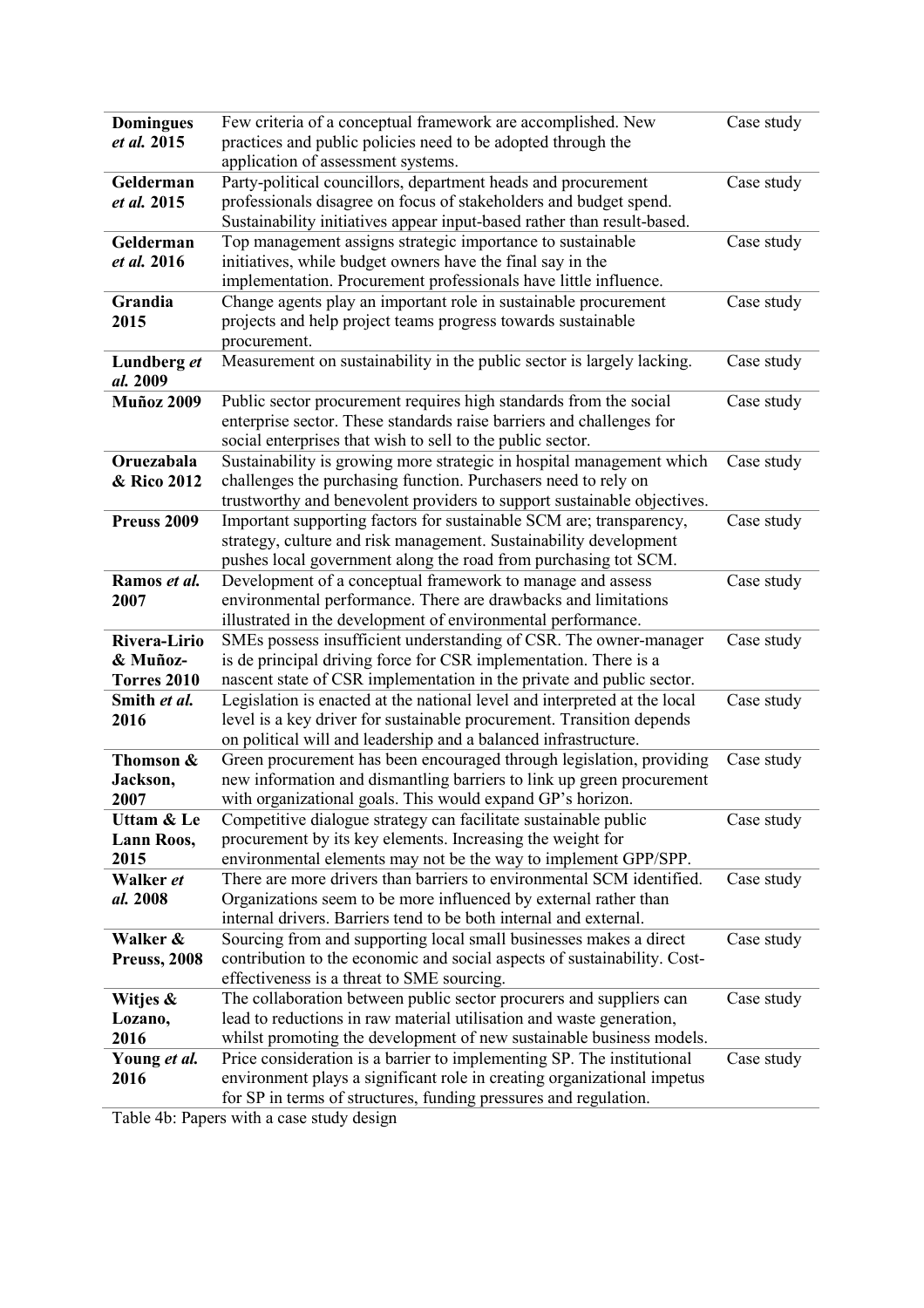Besides case study design also a substantial number of survey studies were conducted (19). In these studies, scholars try to determine the effect of having sustainable goals in procurement documents as well as to identify drivers and barriers to sustainable development.

| <b>Study</b>                                                            | <b>Main findings</b>                                                                                                                                                                                                                                                                          | <b>Theoretical</b><br>base |
|-------------------------------------------------------------------------|-----------------------------------------------------------------------------------------------------------------------------------------------------------------------------------------------------------------------------------------------------------------------------------------------|----------------------------|
| Amann et al.<br>2014                                                    | High influence on social goals by public institutions. Vendors are<br>focussed on green operations.                                                                                                                                                                                           | Survey                     |
| Brammer &<br>Walker<br>2011                                             | Sustainable procurement practices vary across regions and has to some<br>extent part in the public sector. Identification of main drivers and<br>barriers.                                                                                                                                    | Survey                     |
| Erridge &<br>Hennigan<br>2012                                           | Limited official guidance on sustainable public procurement projects.<br>Sustainability procurement can achieve sustainability goals and also<br>those relating to efficiency and economic recovery.                                                                                          | Survey                     |
| Grandia et<br>al. 2015                                                  | Both affective commitment to implement sustainable procurement and<br>procedural justice increase sustainable procurement behaviour.                                                                                                                                                          | Survey                     |
| Grandia<br>2016                                                         | Sustainable behaviour positively mediates the relationship between<br>affective commitment to change, knowledge, the application<br>compulsory and voluntary sustainable public procurement in projects.                                                                                      | Survey                     |
| Islam et al.<br>2016                                                    | The current state of sustainable procurement practices seems overly<br>negative. Main barriers for implementation at all organizational levels<br>are: attitudes of top management and cultural aspects of organizations.                                                                     | Survey                     |
| Mansi &<br>Pandey 2015                                                  | Demographic characteristics such as working tenure, qualification and<br>position predict sustainable procurement practices. Gender can have an<br>influence on environmental-friendly procurement activities.                                                                                | Survey                     |
| Meehan &<br>Bryde 2011                                                  | Building sustainability considerations into procurement decision-<br>making requires the management of inter-organizational relationships<br>and supplier engagement strategies.                                                                                                              | Survey                     |
| Meehan &<br><b>Bryde 2015</b>                                           | Sustainable procurement activities are delineated into three factors;<br>direction setting, supplier-centric assurance and local socially oriented<br>supply. The value of network collaboration is identified.                                                                               | Survey                     |
| Michelsen &<br>de Boer<br>2009                                          | A strategic approach to purchasing is needed for better green<br>purchasing and awareness among municipalities and counties as well<br>as increased guidance form national authorities.                                                                                                       | Survey                     |
| Pacheco-<br><b>Blanco &amp;</b><br><b>Bastante-</b><br><b>Ceca 2016</b> | Sustainable initiatives are integrated within 20% of the institutions.<br>75% of the institutions have a department in charge of environmental<br>subjects. Generally environmental criteria are included in public<br>procurement contracts specifications.                                  | Survey                     |
| Ramos <i>et al</i> .<br>2009                                            | Most experience in public organizations is centred on environmental<br>management system. It is important to measure and communicate<br>organizational performance related to the mission and activities.                                                                                     | Survey                     |
| Snider et al.<br>2013                                                   | The configuration of a firm's CSR depends substantially on the extent<br>to which it sells to the government. Selling to the government becomes<br>profitable by winning contract, which means complying with the rule.                                                                       | Survey                     |
| Sporrong $\&$<br><b>Bröchner</b><br>2009                                | A minority of the public organizations include sustainability-related<br>criteria in tenders. A majority has a policy for services procurement,<br>which not always includes sustainability. Better skills and provider-<br>selection methods are needed for rewarding sustainable practices. | Survey                     |
| Testa et al.<br>2012                                                    | The level of awareness of existing tools for supporting Green Public<br>Procurement have a positive effect on the adoption of GPP. Strategy<br>creates awareness, competence and know-how at different levels.                                                                                | Survey                     |
| Testa et al.<br>2016                                                    | Good GPP performance cannot be achieved through the mere adoption<br>of a certified Environmental Management System (EMS), but rather                                                                                                                                                         | Survey                     |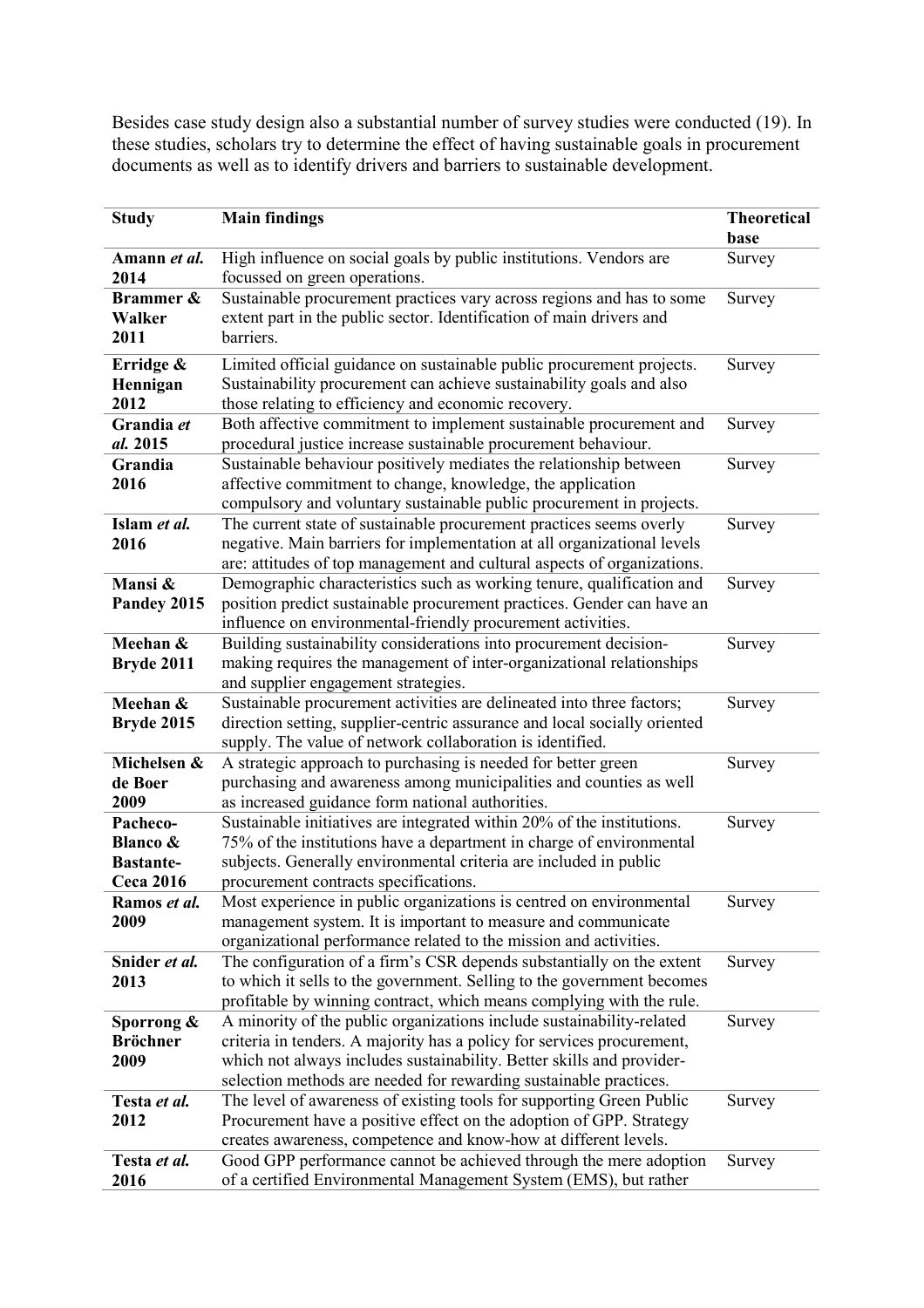|            | through the level of maturity of the certified EMS.                       |        |
|------------|---------------------------------------------------------------------------|--------|
| Walker &   | Local authorities favour buying from local and small suppliers. Health    | Survey |
| Brammer,   | sector underdeveloped in sustainability. Cost are the leading barrier to  |        |
| 2009       | SP and top management support the leading facilitator.                    |        |
| Walker &   | The links between social aspects of SP and e-procurement seem less        | Survey |
| Brammer,   | well developed than the environmental aspects. More communication         |        |
| 2012       | with suppliers gains greater impact on the aspects of SP.                 |        |
| Zhu et al. | Regulations, rewards $\&$ incentive gains, stakeholders exert pressure to | Survey |
| 2013       | motivate adoption of GPP practices. Knowledge of GPP regulations,         |        |
|            | responsibilities and experiences in developed countries is limited.       |        |
|            |                                                                           |        |

Table 4c: Papers with a survey design

We classified the articles according to their focus on sectors. Most papers deal with issues on the level of national governments. A smaller number of papers relate to local public authorities. Notably, the health care sector procurement seems under-represented, see table 5.

|              | <b>State</b><br>/Federal<br>government | Local<br>government | Health care | Other<br>sectors |
|--------------|----------------------------------------|---------------------|-------------|------------------|
|              |                                        |                     |             |                  |
| $#$ articles |                                        |                     |             |                  |
|              |                                        |                     |             |                  |

Table 5: Number of articles classified according to sector

## **4 Discussion**

Public sustainable development faces many challenges such as environmental degradation, resource depletion and social elements such as contracting small and medium local enterprises. Even though social and environmental awareness have increased and there are many good examples of sustainable development, the main focus remains on whether public institutions have become more sustainable and to what extent they can influence a more sustainable society. Public administrations have a fundamental role in supplementing markets, aimed at fostering long-term common interests. Integrating environmental, social and economic aspects by sustainable procurement is complex and challenging (Meehan and Bryde, 2011). Despite this complexity, the concept of sustainability is often seen as homogenized (Walker and Brammer, 2009), whilst in practice sustainability development is heterogeneous, which organizations need to handle with care.

We elaborate on different aspects of public sector sustainability development in the following paragraphs. The paragraphs are based on the themes that emerged from the analysis. Figure 3 shows these themes in a conceptual model. In most cases sustainability development starts with the development of strategy and procedures which are managed in programmes. Programme elements are operationalized by objectives and criteria, which makes it possible to report on progress. Based on the results strategy and procedures can be modified. In this circular process, the phase between strategy & procedures and objectives & criteria impersonates the implementation. In this phase actors and factors stimulate or obstruct the implementation process.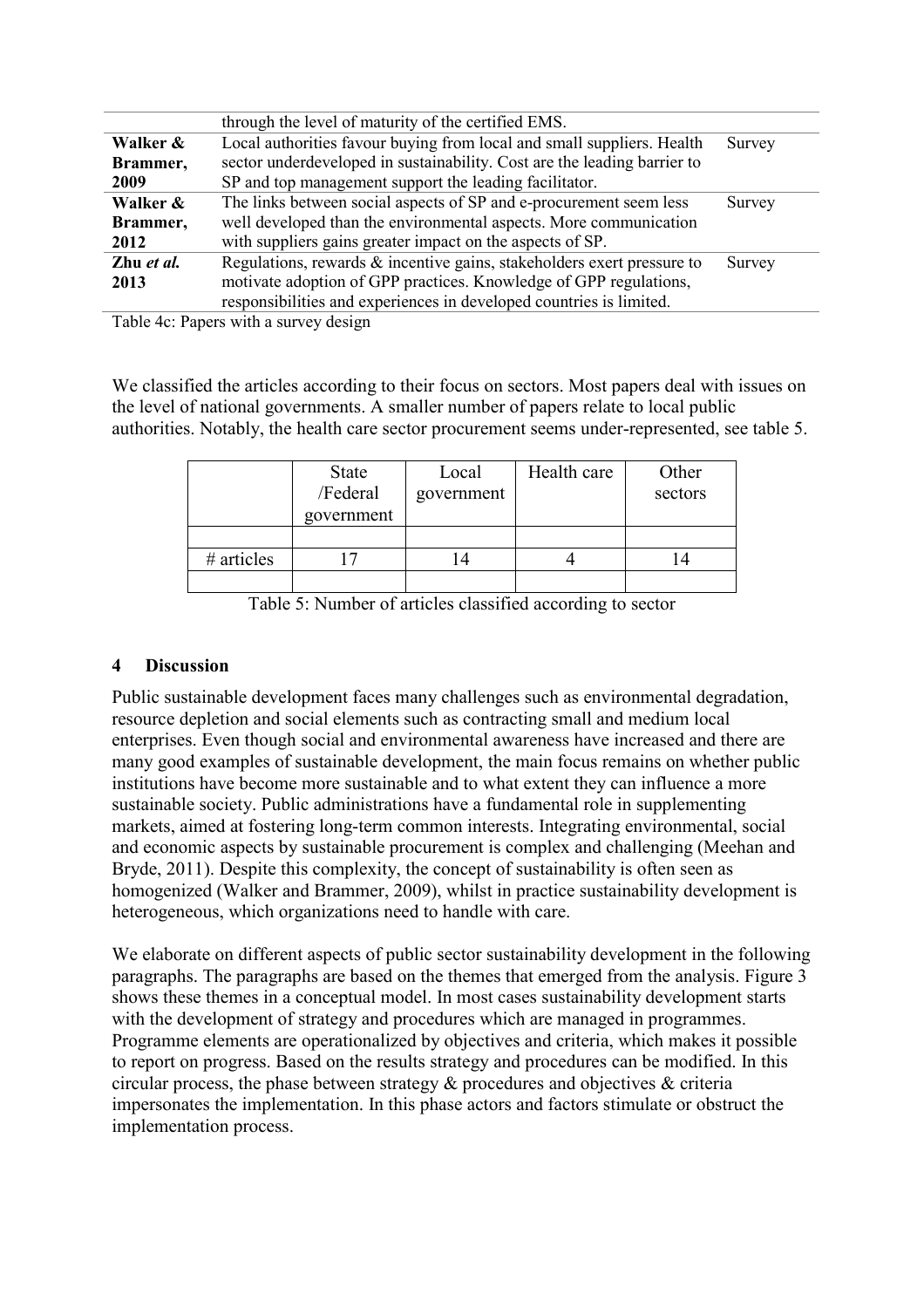

Figure 3: Conceptual model sustainability development

## **4.1 Strategy and procedures**

The success of public institutions depends on whether they are adequately prepared to translate government policies into action at the different levels (Smith *et al.*, 2016) negotiate conflicts and build trust among stakeholders (Gelderman *et al.*, 2016). The strategic sustainability development process and its positive elements need great attention (Bratt *et al.*, 2013). It is unclear how organizations start sustainable development and how new practices are adopted. Grob and Benn (2014) identify a few propositions based on institutional theory, as they argue that institutional theory has the potential to explain the provenance and notification of sustainable public procurement. Introducing sustainability to procurement decision making potentially re-defines reliable and accountable, adding an additional dimension to the award phase of a public tender (Meehan and Bryde, 2011). Also, leaders responsible for embedding sustainability into organizations need to be encouraged to develop a strategy (Preuss, 2009) with clear objectives and guidelines (Gelderman *et al.*, 2016; Meehan and Bryde, 2011). Consistency and standardization in sustainable policy are a good support for authorities (Sporrong and Bröchner, 2009; Smith *et al.*, 2016)

Cultural change is needed within the public sector to involve more understanding of sustainable development and its opportunities (Muñoz, 2009; Glemarec *et al.*, 2012). Public authorities set sustainable strategies and procedures and with this declare to be sustainable. Research is focussed on whether there is a strategy and procedures but does not make clear what effect is. In most studies, research is focussed on successful cases but little is known about public organizations lagging behind. A way to generate greater focus on sustainability development may be to include social agents in government policy development (Rivera-Lirio and Muñoz-Torrez, 2010). To play a decisive role in sustainability development, public institutions must set a smarter long-term vision. Relevant for success is the definition of available instruments for overcoming barriers during the implementation of sustainable initiatives and the development of monitoring tools (Bala *et al.*, 2008). In operationalizing sustainability, the purchasing function is severely challenged by internal and external stakeholders because of the growing demand of a strategic position of sustainability (Oruezabala and Rico 2012; Zhu *et al.*, 2013). Stakeholders play a leading role in the development of sustainable programs. In that matter, more insight is needed on the role of stakeholders in sustainability development.

## **4.2 Sustainable objectives and criteria**

After setting strategy and procedures, organizations implement objectives and criteria in order to operationalize the strategy. According to Meehan and Bryde (2015) interrelations and interdependence of the three aspects of sustainability, economic, social and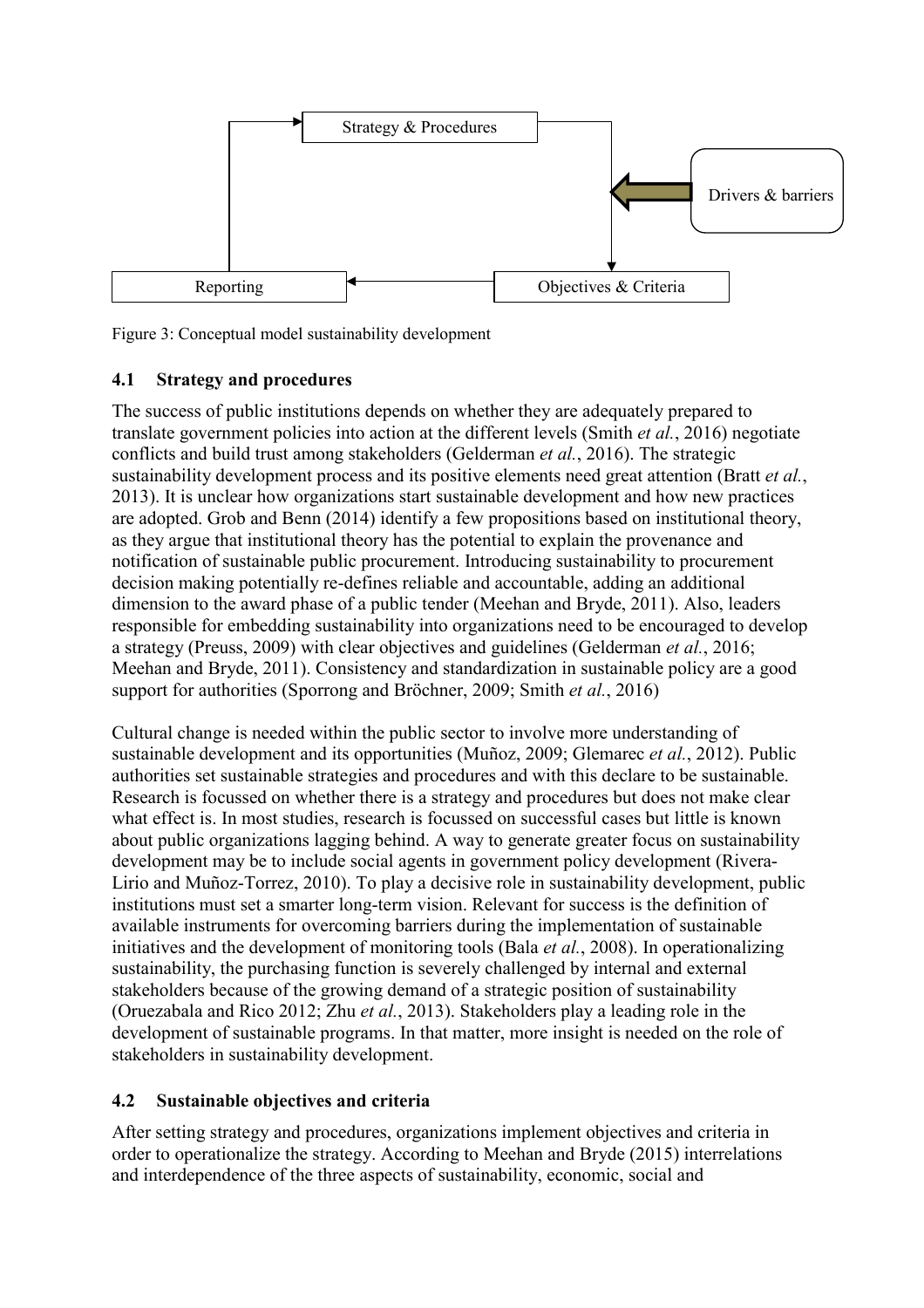environmental are not addressed in the actual criteria used in objectives to assess sustainability. This means decisions based on those objectives do not give clear information about outcomes in other dimensions. The identification of sustainable criteria is crucial in understanding the development of sustainability as Melissen and Reinders (2012) also point out. The current knowledge is based on the use of criteria but does not include knowledge on the impact of using criteria. Purchasers use different strategies to incorporate sustainable criteria and typically define sustainable criteria as part of other existing criteria (Igarishi et al 2015). They need organizational support and accurate information (Oruezabala and Rico, 2012) incorporating those strategies because they are not in a leading role, nor as Gelderman *et al.* points out (2012) can they make definitive decisions in sustainable initiatives.

In terms of supplier readiness, vendors achieved greater progress in delivering green than socially responsible operations (Amann *et al.*, 2014). This may be a result of the priorities set by public organizations. Public organizations need to be aware of their position and carefully plan the leading role in sustainability development. A possibility for public organizations to create more social initiatives is to explicitly mention SME's as their direct beneficiary, to make it possible for this type of businesses to participate (Rivera-Lirio and Muñoz-Torres, 2010). Public organizations show substantial differences between each other, like focus, strategies, expertise and behaviour concerning sustainable procurement (Michelsen and de Boer, 2009). Besides these differences, public organizations must be aware of their position regarding suppliers. Suppliers will adapt to demands set by authorities so they can win contracts (Snider *et al.*, 2013). This means public organizations are able to influence suppliers in linking them to their sustainable programs and comply them with their sustainable objectives and criteria.

## **4.3 Standards for reporting on sustainability**

Growing public pressure and increasing regulatory requirements have an impact on public organizations (Gelderman *et al.*, 2015). A way for public organizations to stakeholders their sustainable development, is by reporting on progress of the strategic program, initiatives and the degree to which objectives are achieved. Many organizations are increasing their efforts to assess sustainable performance and demonstrate actual improvements. With this development, research should be increasing as well, but only little literature is available on tools for assessing public sector sustainability performance (Ramos *et al.*, 2007). Measuring the performance of public organization performance is challenging because of the wat these organizations are organized. Public organizations have more numerous, intangible and conflicting goals as well as a more rigid hierarchical structure compared to private sector organizations (Lundberg *et al.*, 2009). Mansi (2015) found a lack of mandatory sustainable procurement reporting and the reporting patterns are dissimilar, which means there are variations in the quality and quantity of sustainable procurement reporting. This is also found by Chiarini and Vagnoni (2016), who show there is limited implementation of standards in public healthcare organizations in the EU such as audit schemes and ISO 14001. Policing policies, such as auditing and ISO 14001, are not extant in many organizations (Meehand and Bryde, 2011). Nevertheless, general sustainable performance evaluation is a growing reality public sector organizations have to face.

As there is a growing need to develop assessment tools, we need to create comprehensive tools (Bala *et al.*, 2008) and techniques to deal with sustainable procurement situations (Dominques *et al.*, 2015). Studies also show that good performance cannot only be achieved through the mere adoption of a certified management system (Testa *et al.*, 2016). Besides the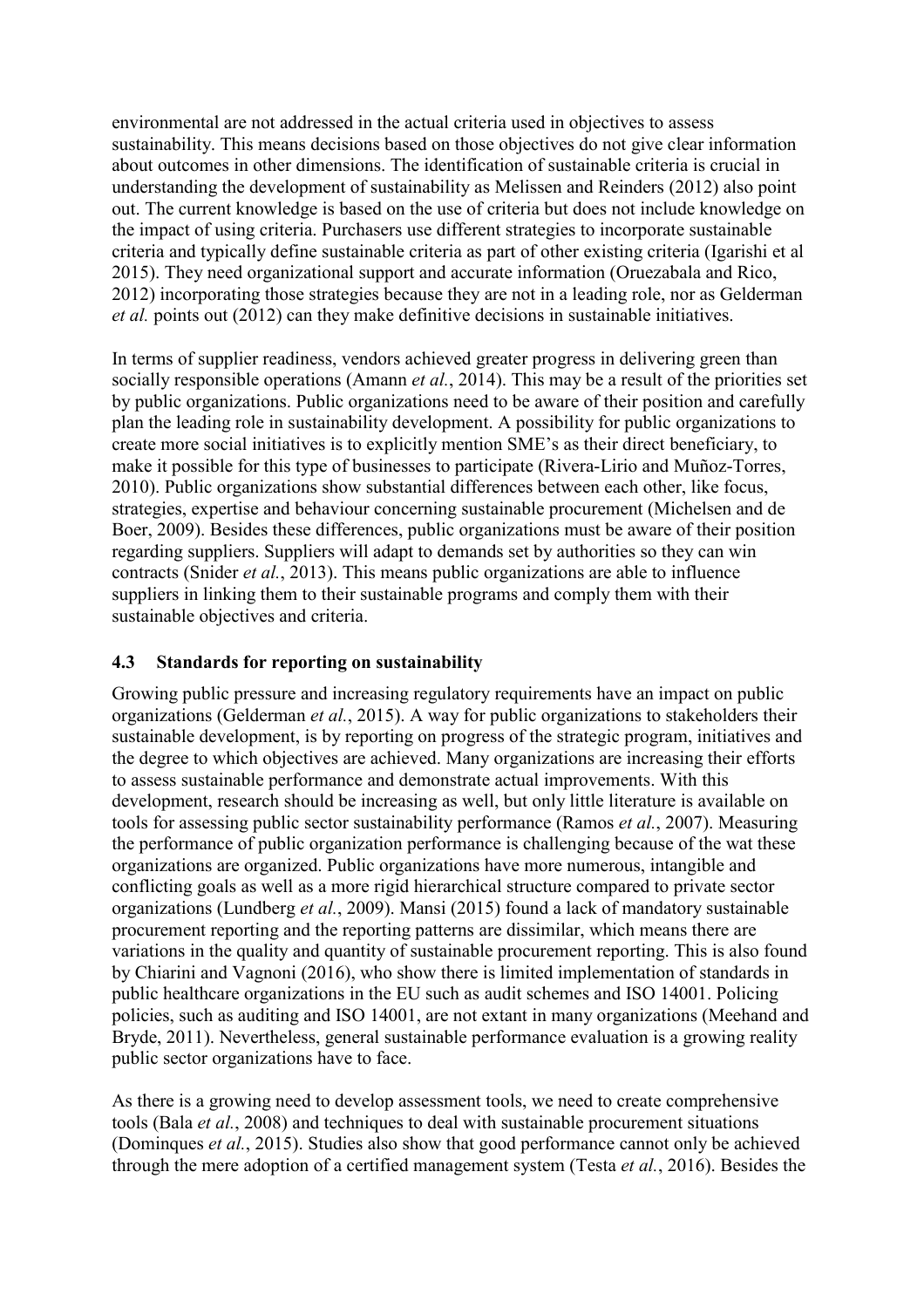adoption of a system, the level of maturity of a management system provides a growing "value added" to sustainable initiatives (Domingues *et al.*, 2015; Test *et al.*, 2016). These management systems are useful in reporting on sustainability development and benchmarking of targets and results (Thomson and Jackson, 2007) so progress can be better monitored.

#### **4.4 Drivers and barriers for sustainable development**

The model in figure 3 shows that in the strategy implementation, drivers and barriers influence the process. Organizations that are successful in implementing sustainability are able to address more drivers than barriers. Organizations lagging behind in sustainability development are not able to overcome barriers. Studies show that the degree of sustainable procurement development is not equal between public organizations and varies across projects within public organizations (Michelsen and de Boer, 2009; Gelderman *et al.*, 2016).

#### *Drivers*

Many studies identify several organizational factors that drive of hinder the implementation of sustainability (Brammer and Walker, 2011; Gelderman *et al.*, 2015; Chiarini and Vagnoni, 2016; Gelderman *et al.*, 2016) and focus on the content (Melissen and Reinders, 2012; Bratt *et al.*, 2013). As a result, several organizational factors have been identified as drivers or barriers of sustainability development such as supplier availability (Preuss, 2009), procurement commitment and training (Gelderman *et al.*, 2016), staff knowledge (Erridge and Hannigan, 2012), clear objectives (Gelderman *et al.*, 2016), top management commitment (Young *et al.*, 2016) and good leadership (Chriarini and Vagnoni, 2016).

Presence of both a purchasing department and a written purchasing strategy are success criteria and regarded as a premise that allows sustainable issues in procurement to be integrated into existing structures, rather than being something on its own (Michelsen and de Boer, 2009). Driving sustainability can also come from working in more multidisciplinary collaborations (Leger et al., 2013; Witjes and Lozano 2016). For sustainable procurement, a key driving factor is the management of inter-organizational relationships. This requires supplier engagement strategies, moving from policing and compliance activities to developmental and collaborative activities with suppliers (Michelsen and de Boer, 2009; Meehan and Bryde, 2011). A key driver coming from policing is the interpretation of national legislation at the local level (Smtih *et al.*, 2016). Change agents can have a positive influence in sustainable procurement projects to progress towards sustainable procurement (Muñoz, 2009; Grandia, 2015). Organizations must be open to create additional formation and budget in order to work with change agents. Eventually commitment to implement sustainable procurement increases sustainable procurement behaviour, and determines the commitment to implement sustainable procurement (Grandia *et al.*, 2015).

## *Barriers*

The implementation process can be hindered by actors and factors. The influence of these actors and factors makes sustainable initiatives unsuccessful and ensures that sustainable objectives are not achieved. A lack of guidance and awareness for sustainable procurement and a shortage of relevant resources (McMurray *et al.*, 2014) and financial issues (Young *et al.*, 2016) are barriers. Contract specifications, process implementation, market characteristics, supply chain profiles and supplier characteristics are also factors that must be taken into account (Bala *et al.*, 2008).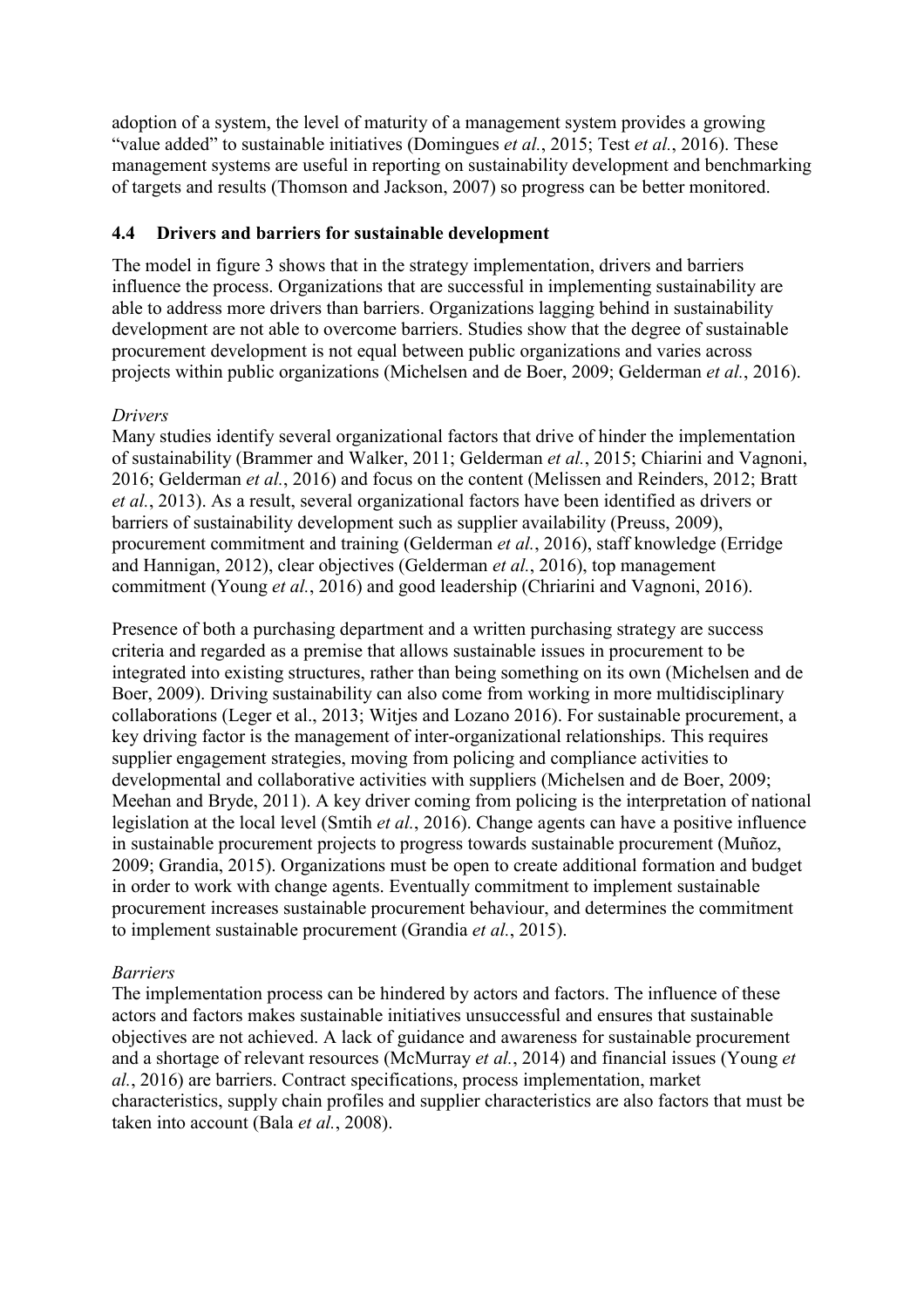Sustainability issues are not incorporated on a regular basis in the majority of purchasing decisions (Islam et al. 2016; Gelderman et al., 2016). Procurement professionals need to be more aware of incorporating these issues, but also need the right organizational support.

To achieve a positive sustainability development a behavioural change is needed by procurement professionals and key organizational actors (Glemarec and Puppim de Oliveira, 2012). Maybe this is the main barrier for the implementation of sustainability in public organizations. They are not ready for a substantial change in the existing behaviour. On the other hand, collaborations forming around knowledge bases are increasing, emphasising the need to collaborate upstream and downstream (Meehan and Bryde, 2015). This also means purchasers need to be certain that they can rely on trustworthy and benevolent providers (Oruezabala and Rico, 2012). Knowledge and the sharing of knowledge are two elements influencing public procurement behaviour (Grandia, 2016) as are the qualifications of procurement professionals (Mansi and Pandey, 2016). Education could be a leading factor influencing the awareness of sustainable concerns (Muñoz, 2009) and changing organizational behaviour. The behaviour an organization embodies is also set by demographic characteristics and even gender (Mansi and Pandey, 2016). Also, individual values of procurement professionals influence sustainable implementation (Thomson and Jackson, 2007; Mansy and Pandey, 2016). New coordination must reverse internal institutional silos that impede the effective implementation of policies (Nijaki and Worrel, 2012).

#### **5 Future research**

We conducted a systematic literature review aiming at the existing knowledge on sustainability development in public sector procurement. The review revealed a to some extent disparate literature on the subject, with studies ranging from those that were purely conceptual to those that empirically measured sustainability and tested relationship between factors and sustainability outcomes. Based on a sample of 49 papers, the research identifies the main contributions of this body of knowledge.

#### **Theoretical limitations and suggestions**

The extant literature is mainly focussed on Europe, specific on European federal institutions and municipalities. Only a few studies investigate other public authorities like the public housing sector and the healthcare sector. Healthcare is a big spend area in a countries GDP (between 15 and 22%), and therefore could have an important impact on sustainable issues. Only 8% of the studies is concentrated on the healthcare sector. The observed paucity of articles on the public health care sector is a promising avenue for future research.

The findings show only 6% of the studies is focussed on the social element of sustainability. There is a predominance of environmental studies and studies focussed on all three sustainable elements, ecological, social and economic. These two disciplines divide the development of the concept into two areas. More insights in the concept of sustainability could be gained by incorporating the social element. The main focus of studies is on organizations with a successful sustainability program or successful sustainable cases. This means there is a lack of knowledge on authorities and cases with less-successful sustainability development. As the investigation of leading organizations is logical, because of their innovative and creative leading role, it is plausible studying lagging organizations could yield new knowledge. The many struggles of less-successful projects could give access to new valuable insights. A suggestion is to study both innovators and laggards on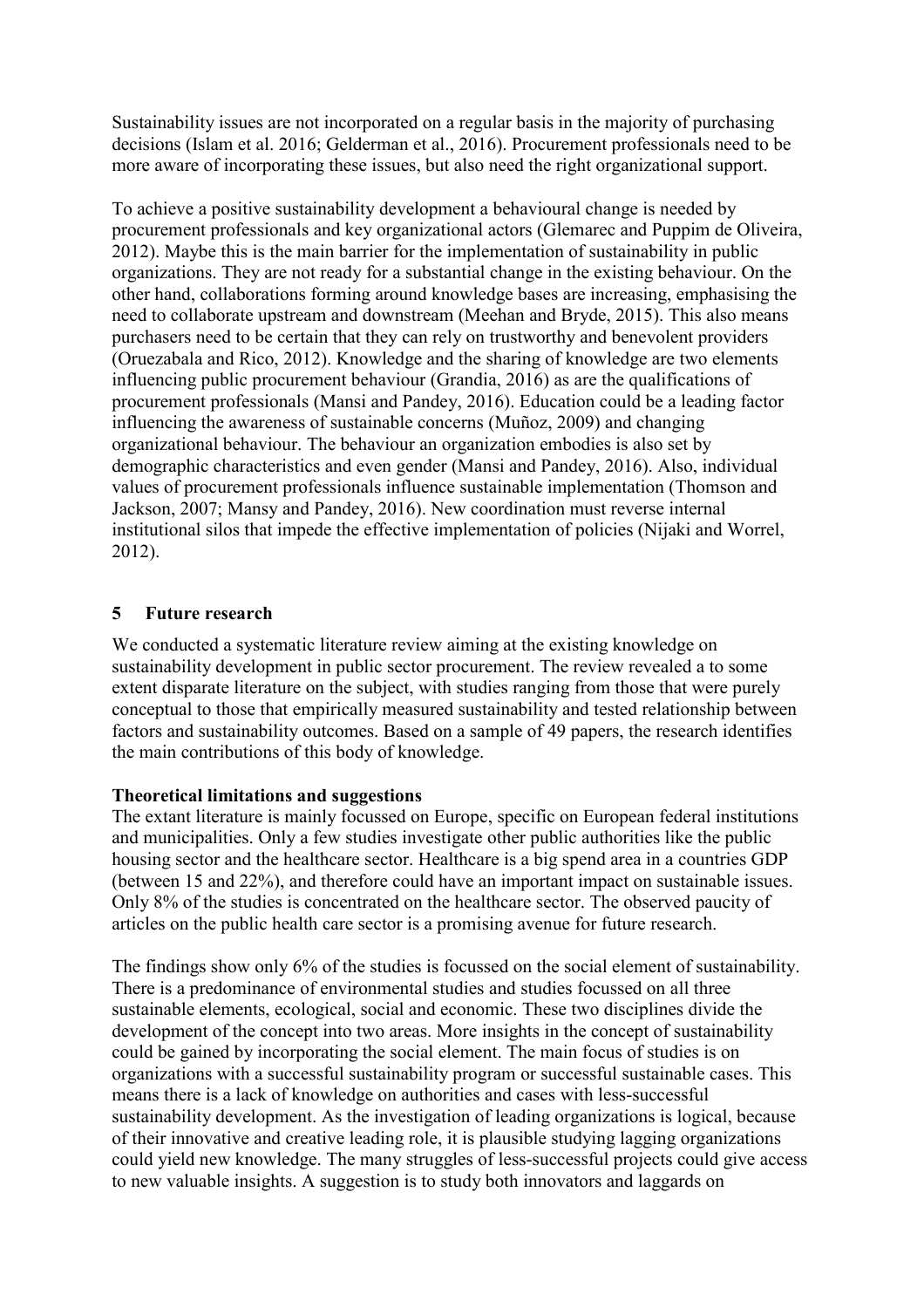sustainability development and compare these with each other. Also, it could be interesting to investigate whether there are leading edge sectors within the public industry and sectors that clearly lag behind. Reasons why sectors are in different stages of sustainability development could create a better understanding of innovators versus laggards.

Our analysis showed a lack of theoretical foundation in the studies, suggesting that future research would benefit from more carefully crafted lenses. Some studies tend to focus on a specific area and connect sustainability development to for example, agency theory (Gelderman *et al.*, 2015), institutional theory (Brob and Benn, 2014) or stakeholder theory (Gelderman *et al.*, 2016). Other studies build upon frameworks coming from SSCM (Bala *et al.*, 2008; Preuss, 2009; Snider *et al.*, 2013; Igarishi *et al.*, 2015). Studies are more theoretical when they refer to a shared and recognised theory. A broader application of theories would help bring new insight in the field. Theories that would generate a more grounded basis in studies could be, social exchange theory or stakeholder theory. Social exchange theory can be used to study an organizations relation of dependence, based on power, organizational justice, exchange rules such as reciprocity and psychological contracts. Interpersonal factors, might dominate over exchanges of money and goods, in the context of business to consumer relations and even in the context of business to business relations. Stakeholders do influence organizations in adopting certain practices, but do not always lea to successful outcomes. The role of uncertainty and the relationship between different pressures should be considered. Organizations operate on the pressure of stakeholders but they can try to shape them as well.

#### **Empirical limitations and suggestions**

Our study identifies four main perspectives of research areas; strategy and procedures, objectives and criteria, drivers and barriers, and reporting standards. A substantial part of the publications is concerned with all four perspectives, because they are closely related and even intertwined. Insights are provided whether organizations have strategy and procedures on sustainability development and what is needed to make implementation possible. Current research has difficulty to determine how public authorities start sustainable development and what is needed to gain deeper understanding of sustainable development and its opportunities. Since the demand for sustainability is becoming more strategic within organizations, the purchasing function is severely challenged by internal and external stakeholders (Oruezabala and Rico 2012; Zhu *et al.*, 2013). It is interesting to learn more about the strategic position of sustainability within public organizations and its effect on purchasing departments.

The development of sustainability requires objectives with sustainable criteria. Organizations need to be clear and transparent about the goals they pursue, to trigger internal and external actors. Nevertheless, purchasers use different strategies to incorporate sustainable criteria and do not see sustainability as independent criteria. Procurement programmes are not well aligned with organizational sustainable objectives. Public organizations must be aware of their position regarding suppliers. In this context, we need to learn more about the mechanisms influencing these matters. A great number of studies provide insights into drivers and barriers for sustainable development. It is clear some factors drive sustainable initiatives, however facilitating these factors does not guaranty success. With all knowledge on drivers and barriers it remains unclear which factors can be used as an accelerator for internal sustainable implementation as well as in the supply chain. Reporting on sustainable performance is crucial to generate insight on progress in sustainability development and benchmarking targets and results. The attention for the use of tools on sustainable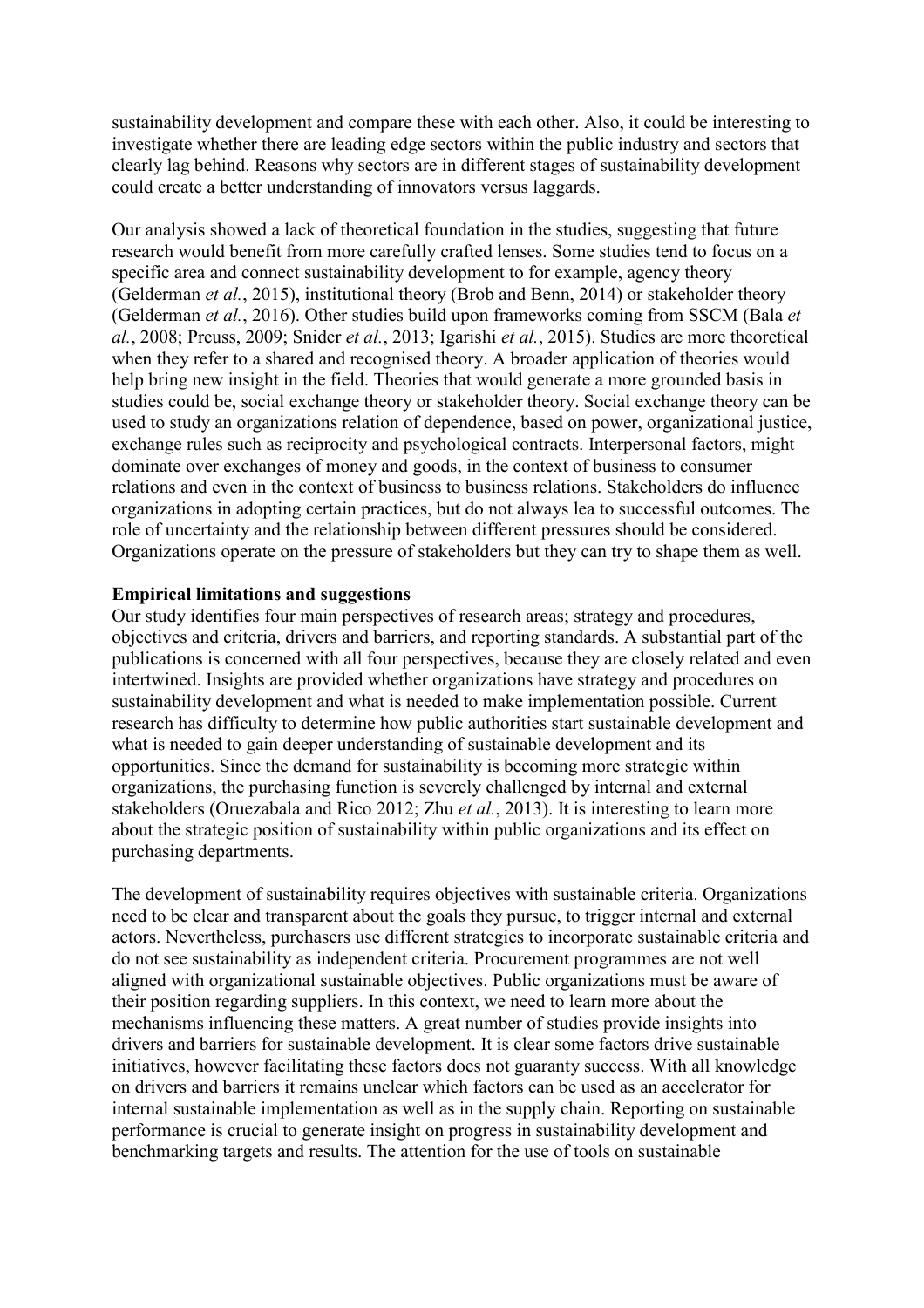performance is growing. It remains unclear how performance measurement and certification influences sustainable development in the public sector.

The content of the studies is focussed on the effort of sustainability development within the public sector. It is recommended to concentrate research on the result of public sustainability development within the internal organization of public institutions, as well as for external actors, to supply chains, clients, inhabitants, citizens and customers. Research on public sector sustainability development has attention for the impact of individuals on the process, but should also focus on the role of functions and departments being part of the process. The unclear aspect of the results of various initiatives remain. Future research could help in gaining more insight in how public authorities accomplish results and the effects on society.

From a managerial perspective, this paper addresses issues facing public procurement sustainability development, for public leaders as well as public sector procurement professionals. Despite its contribution, this study has some limitations. It does not consider papers that are not in the databases mentioned in the methodology section and are not peer reviewed. Relevant knowledge concerning this topic may be found in conference papers or PhD theses. The problem statement we formulated generates a limitation of publications included in our study, because of the focus on procurement in public sector sustainability development. Further research should explore other public bodies than federal institutions and municipalities. Most notably, the observed paucity of papers on the public health care sector could be a fruitful possibility for future research. Healthcare is considered a specific sector within the public sector. Healthcare is a big spend area in a countries GDP (Gelderman et al., 2016), and therefore could have an important impact on sustainable issues. Most of the sector is financed with public resources and therefore must justify all financial and organizational developments. Governmental policy and legislation are crucial issues influencing the sector. Walker (2015) states that healthcare is one of the biggest spend areas in public procurement and we agree research is needed on the sectors role on sustainability development.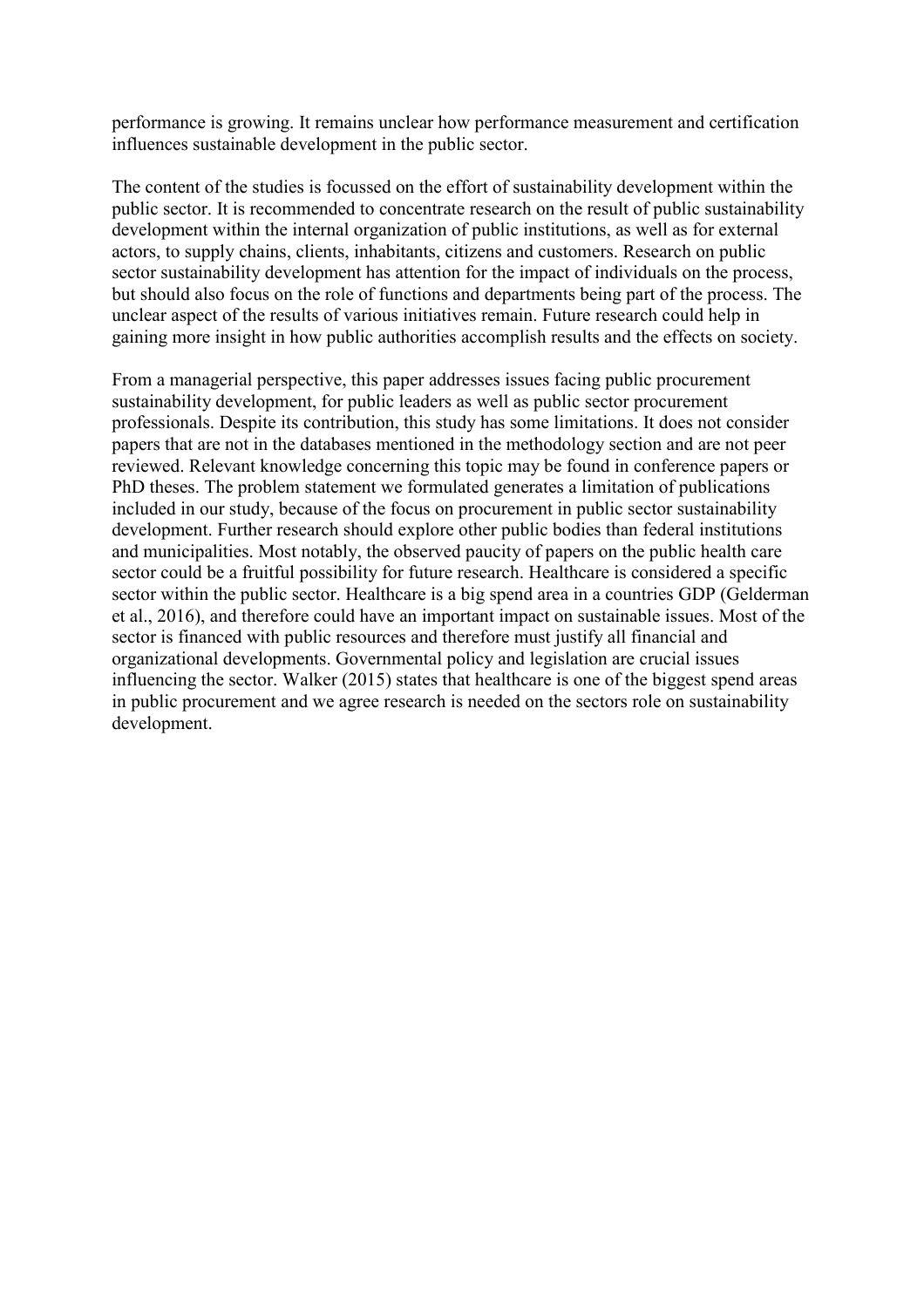## **References**

Amann, M., Roehrich, J.K., Eβig, M. and Harland, C. (2014), Driving sustainable supply chain management in the public sector, *Supply Chain Management: An international Journal,* 19:3, pp. 351-366.

Bala, A., Muñoz, P., Rieradevall, J. and Ysern, P. (2008), Experiences with greening suppliers, The Universitat Autònoma de Barcelona, *Journal of Cleaner Production,* 16, pp. 1610-1619.

Brammer, S. and Walker, H. (2011), Sustainable procurement in the public sector: an international comparative study, *International Journal of Operations & Production Management,* 31:4, pp. 452- 476.

Bratt, C., Hallstedt, S., Robèrt, K-H., Broman, G and Oldmark, J. (2013), Assessment of criteria development for public procurement from a strategic sustainability perspective, *Journal of Cleaner Production,* 52, pp. 309-316.

Chiarini, A. and Vagnoni, E. (2016), Environmental sustainability in European public healthcare, *Leadership in Health,* 29;1, pp. 2-8.

Dominges, A.R., Moreno Pires, S., Caeiro, S. and Ramos, T.B. (2015), Defining criteria and indicators for a sustainability label of local public services, *Ecological Indicators,* 57, pp. 452-464. Eesley, C. and Lennox, M.J. (2006), Firm responses to secondary stakeholder action, *Strategic Management Journal,* 27:8, pp. 765-781.

Erridge, A. and Hennigan, S. (2012), Sustainable procurement in health and social care in Northern Ireland, *Public Money & Management,* 32:5, pp. 363-370.

Gelderman, C.J., Semeijn, J., Bouma, F., (2015), Implementing sustainability in public procurement – the limited role of procurement managers and party-political executives, *Journal of Public Procurement*, 15:1, pp. 66-92.

Gelderman, C.J., Semeijn, J. and Vluggen, R. (2016), Development of sustainability in public sector procurement, *Public Money & Management,* (in press).

Glemarec, Y. and Puppim de Olivera, J.A. (2012), The role of the visible hand of public institutions in creating a sustainable future, *Public Administration and Development,* 32, pp. 200-214.

Grandia, J., Steijn, B. and Kuipers, B. (2015), It is not easy being green: increasing sustainable public procurement behaviour, *Innovation: The European Journal of Social Science Research,* 28:3, pp. 243- 260.

Grandia, J. (2015), The role of change agents in sustainable public procurement projects, *Public Money & Management,* 35:2, pp. 119-126.

Grandia, J. (2016), Finding the missing link: examining the mediating role of sustainable public procurement behaviour, *Journal of Cleaner Production,* 124, pp. 183-190.

Grob, S. and Benn, S. (2014), Conceptualising the adoption of sustainable procurement: an institutional theory perspective, *Australasian Journal of Environmental Management,* 21:1, pp. 11-21. Igarashi, M., Boer de, L. and Michelsen, O. (2015), Investigating the anatomy of supplier selection in green public procurement, *Journal of Cleaner Production,* 108, pp. 442-450.

Islam, M., Murad, W., McMurray, A.J. and Abalala, T.S. (2016), Aspects of sustainable procurement practives by public and pricate organisations in Saudi Arabia: an empirical study, *International Journal of Sustainable Development & World Ecology,* (online)

Leger, A., Oueslati, W. and Salanié, J. (2013), Public tendering and green procurement as potential drivers for sustainable urban development: Implications for landscape architecture and other urban design professions, *Landscape and Urban Planning,* 116, pp. 13-24.

Lundberg, K., Balfors, B. and Folkeson, L. (2009), Framework for environmental performance measurement in a Swedish public sector organization, *Journal of Cleaner Production,* 17, pp. 1017- 1024.

Mansi, M. (2015), Sustainable procurement disclosure practices in central public sector enterprises: Evidence from India, *Journal of Purchasing & Supply Management,* 21, pp. 125-137.

Mansi, M. and Pandey, R. (2016), Impact of demographic characteristics of procurement

professionals on sustainable procurement practices: Evidence from Australia, *Journal of Purchasing & Supply Management,* 22, pp. 31-40.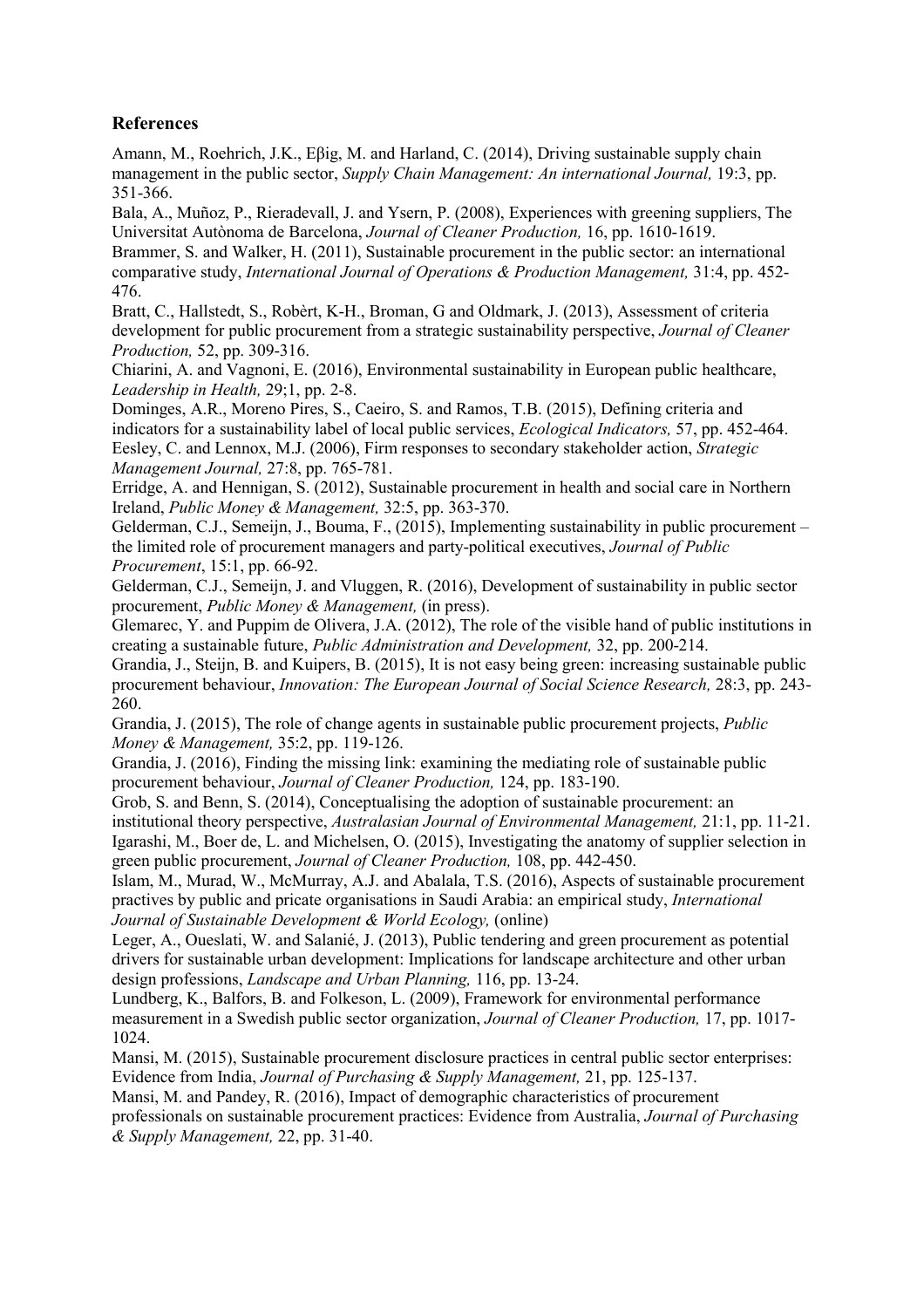McMurray, A,J., Islam, M., Siwar, C. and Fien, J. (2014), Sustainable procurement in Malaysian organizations: Practices, barriers and opportunities, *Journal of Purchasing & Supply Management,* 20, pp. 195-207.

Meehan, J. and Bryde, D. (2011), Sustainable Procurement Practice, *Business Strategy and the Environment,* 20, pp. 94-106.

Meehan, J. and Bryde, D. (2015), A field-level examination of the adoption of sustainable procurement in the social housing sector, *International Journal of Operations & Production Management,* 35:7, pp. 982-1004.

Melissen, F. and Reinders, H. (2012), A reflection on the Dutch Sustainable Public Procurement Programme, *Journal of Integrative Environmental Sciences,* 9:1, pp. 27-36.

Michelsen, O. and Boer de, L. (2009), Green procurement in Norway; a survey of practices at the municipal and country level, *Journal of Environmental Management,* 91, pp. 160-167.

Miemczyk, J., Johnson, T.E. and Macquet, M. (2012), Sustainable purchasing and supply management: a structured literature review of definitions and measures at the dyad, chain and network levels, *Supply Chain Management: An International Journal,* 17:5, 478-496

Muñoz, S-A. (2009), Social enterprise and public sector voices on procurement, *Social Enterprise Journal,* 5:1, pp. 69-82.

Nijaki, L.K. and Worrel, G. (2012), Procurement for sustainable local economic development, *International Journal of Public Sector Management,* 25:2, pp. 133-153.

Nikolaeva, R. and Biicho, M. (2011), The role of institutional and reputational factors in the voluntary adoption of corporate social responsibility reporting standards, *Journal of the Academy of Marketing Science,* 39:1, pp. 136-157.

Oruezabala, G. and Rico, J-C. (2012), The impact of sustainable public procurement on supplier management – The case of French public hospitals, *Industrial Marketing Management,* 41:4, pp. 573- 580.

Pacheco-Blanco, B. and Bastante-Ceca, M.J. (2016), Green public procurement as an initiative for sustainable consumption. An exploratory study of Spanish public universities, *Journal of Cleaner Production,* 133, pp. 648-656.

Preuss, L. (2009), Addressing sustainable development through public procurement: the case of local government, *Supply Chain Management: An International Journal,* 14:3, pp. 213-223.

Ramos, T.B., Alves, I., Subtil, R. and Melo de, J.J. (2007), Environmental performance policy indicators for the public sector: The case of the defence sector, *Journal of Environmental Management,* 82, pp. 410-432.

Ramos, T.B., Alves, I., Subtil, R. and Melo de, J.J. (2007), The state of environmental performance evaluation in the public sector: the case of the Portuguese defence sector, *Journal of Cleaner Production,* 17, pp. 36-52.

Rivera-Lirio, J.M. and Muñoz-Torres, M.J. (2010), Sustainable development in the Spanish region of Valencia and the social responsibility of SME's. A multi-stakeholder vision on the role of public administrations, *Journal of Environmental Planning and Management,* 53:5, pp. 573-590.

Salvia, M., Di Leo, S., Nakos, C., Maras, H., Panevski, S., Fülöp, O., Papagianni, S., Tarevska, Z., Čeh, D., Szabó, E. and Bodzár, B. (2014), Creating a sustainable and resource efficient future: A methodological toolkit for municipalities, *Renewable and Sustainable Energy Reviews,* 50, pp. 480- 496.

Smith, J., Andersson, G., Gourlay, R., Karner, S., Mikkelsen, B.E., Sonnino, R. and Barling, D. (2016), Balancing competing policy demands: the case of sustainable public sector food procurement, *Journal of Cleaner Production,* 112, pp. 249-256.

Snider, K.F., Halpern, B,H., Rendon, R.G. and Kidalov, M.V. (2013), Corporate social responsibility and public procurement: How supplying government affects managerial orientations, *Journal of Purchasing & Supply Management,* 19, pp. 63-72.

Spina, G., Caniato, F., Luzzini, D., Ronchi, S. (2016), Assessing the use of External Grand Theories in Purchasing and Supply Management research, *Journal of Purchasing & Supply Management,* 22:1, pp. 18-30.

Sporrong, J. and Bröchner, J. (2009), Public Procurement Incentives for Sustainable Design Services: Swedish Experiences, *Architectural Engineering and Design Management,* 5:1, pp. 24-35.